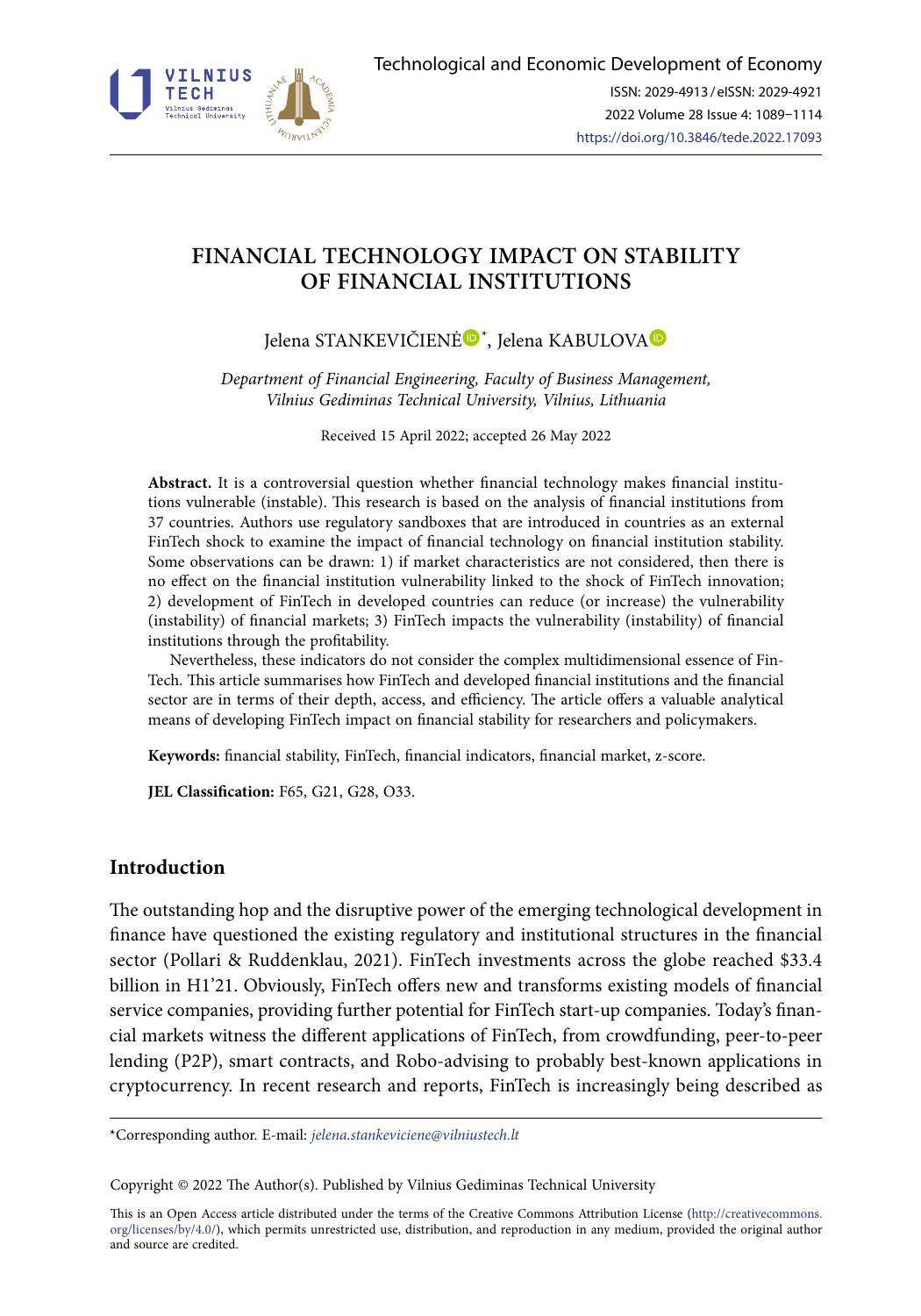an application of technological innovation in financial markets (Financial Stability Board, 2019; Giglio, 2022; Haddad & Hornuf, 2019; Schueffel, 2017; The Bank for International Settlements [BIS], 2020).

Authorities across the globe have embraced different initiatives to keep up-to-date on the prompt technological development and facilitate the development of different FinTech ecosystems. This article analyses the introduction of FinTech innovation Centers with regulatory sandboxes as part of the all-around strategies sought by authorities as a reaction to the FinTech development.

Most of the studies that try to deal with the idea of FinTech sector development causing the instability of the financial sector focus on relatively narrow FinTech categories failing to look over the comprehensive effect. At the moment of writing this article, there was no significant research that directly addressed the issue of FinTech innovation development disrupting financial stability. In the research literature on FinTech impact on the stability of financial institutions, there is an obvious gap.

The authors of this paper do not pose to provide a comprehensive comparison among the numerous known models, and it inevitably contains a certain level of generalisation. The primary objective is to determine particular key aspects of the structure and functional parameters of innovation enablers, which are appropriate in the context of the potential benefits and risks related to their function. Furthermore, for policymakers' consideration from a market perspective, this paper points to specific components in assessing the impact and the possible outcomes of the activities of innovation enablers globally and of improving the supervisory intersection.

At one end of the spectrum, FinTech could increase market volatility and threaten financial stability. At the other end of the spectrum, it could diminish the potential risk to financial stability through increased transparency, diversification and decentralisation of financial services. It is becoming increasingly clear that FinTech may have different effects on the financial institution's stability, both positive and negative. Though data available on FinTech innovation is still rather limited, further presented research is analysing FinTech innovation Centers through the launch of the regulatory sandboxes.

A FinTech sandbox is an environment that innovators can use to copy the characteristics in place of the environment on a real-time basis to help simulate reactions from all aspects of the ecosystems. This grants banks and FinTech companies the possibility to experiment with innovative financial products and services within the bounds of controlled and regulated space. Essentially, the sandbox allows for the pilot testing of newly developed technologies (PwC, 2020).

With this in mind, the launch of the FinTech sandbox can be presented as a positive shock to the development of FinTech innovation. It can be used to probe its impact on the stability of financial institutions.

The aim of the study is to provide a comprehensive analysis and evidence of the FinTech impact on the stability of the financial institution.

The structure of this paper is as follows: chapter 1 gives a relevant set of literature background to define the role of innovation enablers in the financial sector, to provide a wider perspective. It shortly summarises the challenges and complexities brought by FinTech, in certain the vast variety of companies, products, and business models, as well as the new or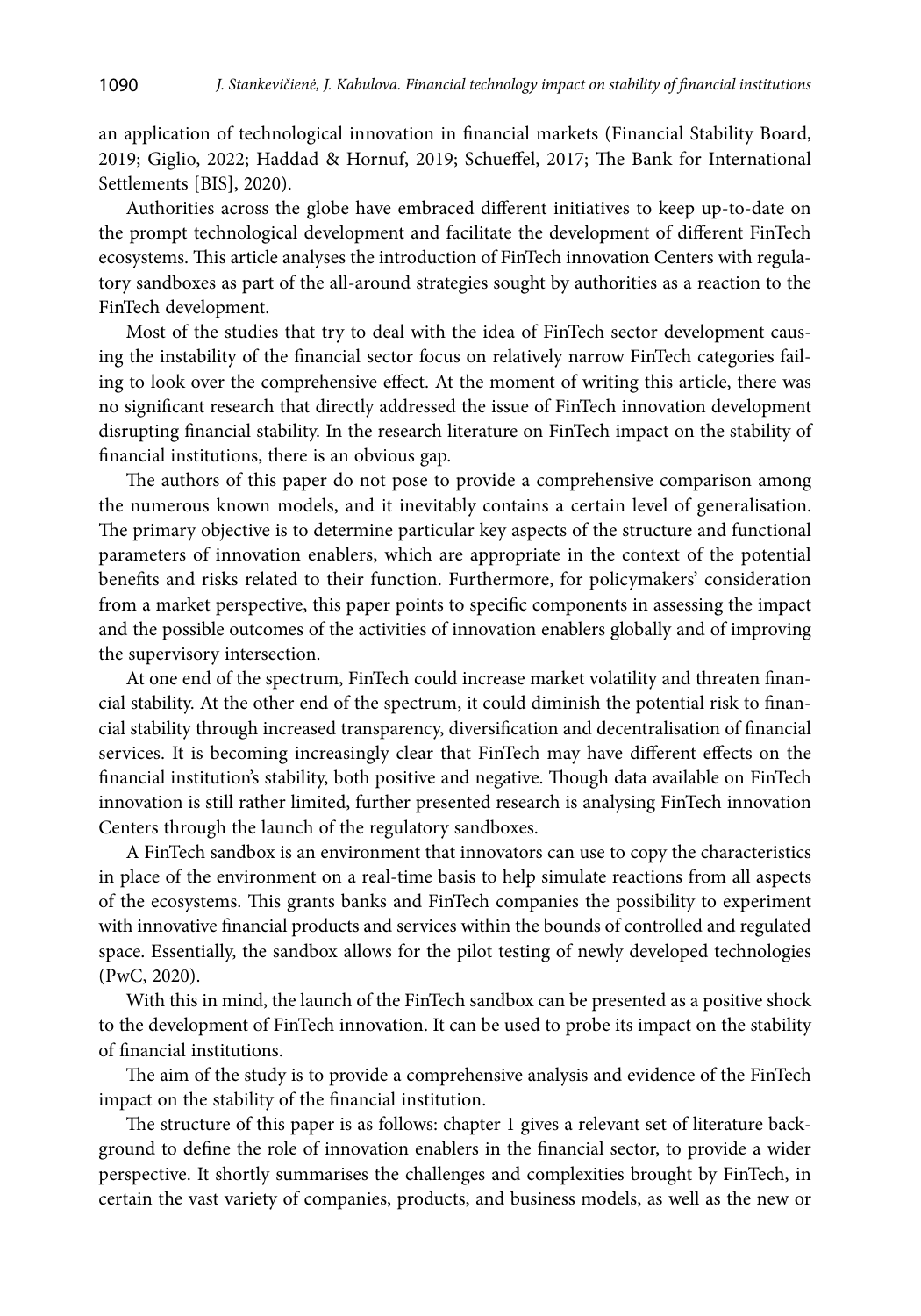adjusted risks they provoke and summarises the major research carried out in this area up to date. Chapter 2 provides an overview of the used methodology and data for analysing main types of innovation centres – and their dissemination around the globe. Moreover, it gives the primary expected advantages and the possible risks arising from innovation centres. Chapter 3 presents results and discussion that focus on the main structure and functional aspects of FinTech Centers, which are needed to optimise their benefits while minimising the potential risks and possible limitations. Chapter 4 completes the analysis with the main findings of the study.

This paper exploits a number of various research articles and financial and analytical reports. The results of this study can be used for the further analysis of the reaction of financial institutions to FinTech innovation.

#### **1. Literature review**

In recent years, with a large body of literature dedicated to the development of FinTech, whether or not it stipulates instability in the financial sector is a topic that stimulated the concern of both industry and regulators. Nevertheless, there is limited literature on this matter. Most conducted studies and research focus on a specific category of FinTech rather than dealing with its overall impact (Financial Stability Board, 2017, 2019; International Monetary Fund [IMF], 2018). In recent years there has been no research conducted on a specific issue that would address whether or not the recent development of FinTech disrupts the financial stability of financial institutions. Considering an evident extreme phase of development of the FinTech sector and the increasing concern that authorities and regulators are expressing (Haddad & Hornuf, 2021), in research literature on FinTech impact the stability of financial institutions, there is an obvious gap.

The effect of the financial and economic crises of the 20<sup>th</sup> and 21<sup>st</sup> centuries and the development of FinTech has caused the need for the scientific community to conduct research in the field of financial sustainability at the global, international and national levels. Financial institutions, central banks, analytical companies and financial and economic experts have shown particular interest in this issue. The desire of the institutions concerned to develop appropriate approaches and methods of analysis is aimed at timely identification of sources of threats to financial stability and the development and design of a proper response to them. In other words, one of the main tasks of such work is to support the chosen strategy of action to achieve the ultimate goal. To date, the analysis of the financial stability of the economy consists of studying various kinds of interrelationships, detecting defects and negative shifts, as well as economic, regulatory and institutional indicators to evaluate the prospects for the conditions of the financial sector and its vulnerabilities.

At present, the concept of "financial stability" does not have any strict, standardised definition, aggregate indicator or system of measures used by the central banks of countries to assess the financial vulnerability (Gadanecz & Jayaram, 2009). In this regard, the monetary authorities of various countries have a wide range of tools for determining the stability of financial systems, the construction of which is based on the analysis of quantitative indicators of financial reliability and stability, reflecting the national characteristics of economic development. Among the most significant practical tools are, as a rule, statistical, economic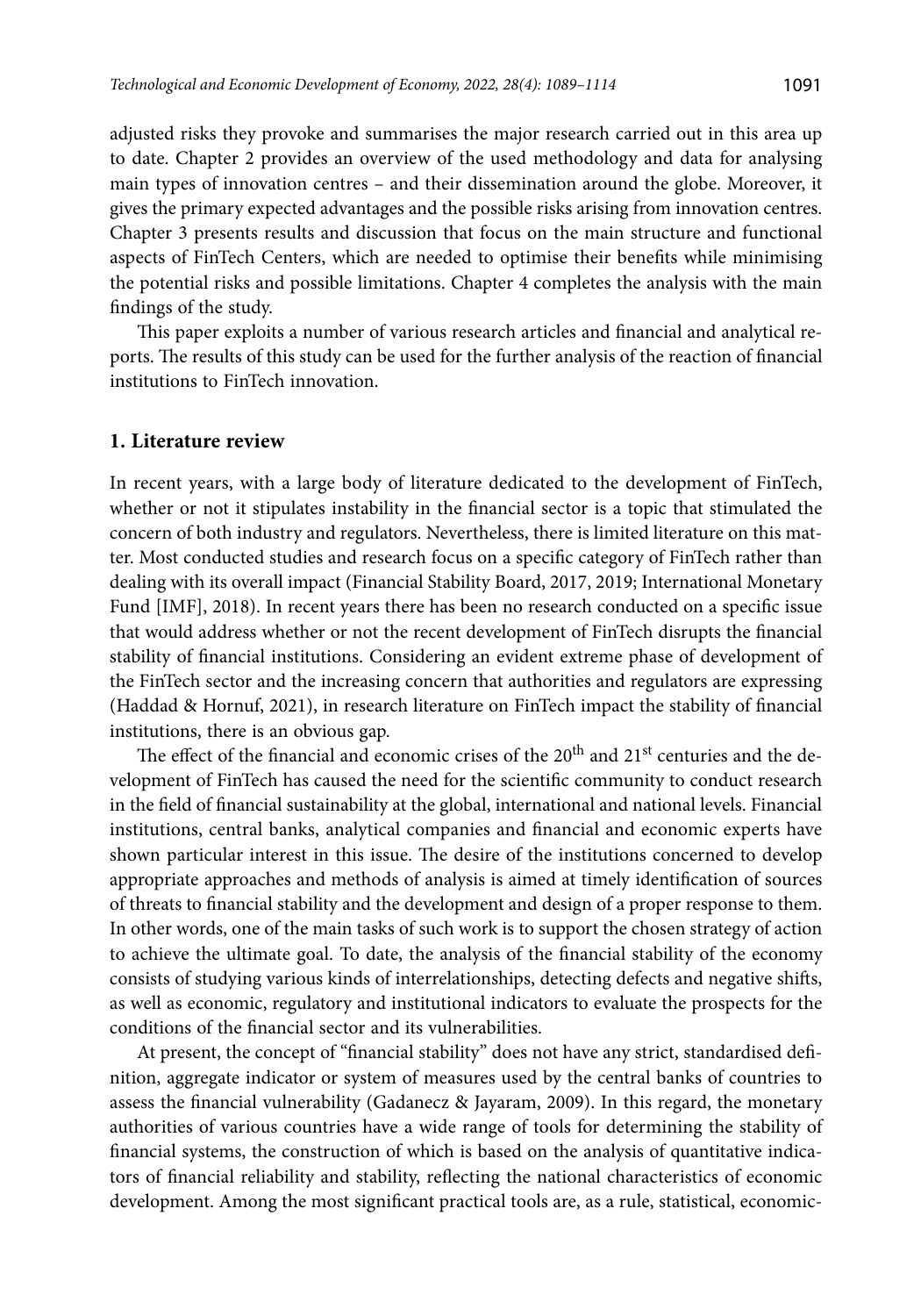mathematical and econometric models (IMF, 2019). Of course, each of them can have its own advantages and disadvantages, but at the same time, they can effectively complement each other.

To consider financial stability as a systemic event within a particular location or region, in world practice, it is common to use a certain set of indicative indicators reflecting the location of not only the institutions of the financial sector, infrastructure and the market as a whole but also the real, state, external sectors of the economy. Thus, it considers changes in the macroeconomic conditions that have a notable effect on the state of the financial industry.

Among the most interesting about the development of indices and approaches to assessing financial stability, it is necessary to highlight the following studies. Monin's work (Monin, 2019) describes approaches to constructing a stress index of financial stability. In another study conducted by Ivashenko et al. (2016), the problem of creating a composite index of leading indicators for a country was solved, which can be used as a tool for making economic decisions in real-time. Sviderskaya and Miksyuk (2012) analysed the methodology for constructing systems of leading indicators for the country's economy, highlighting the most effective ones. Further, on their basis, a composite index was formed to predict the tension in the country's foreign exchange market. Vlasenko (2013) studied the issue of obtaining a comprehensive assessment of systemic risk, which makes it possible to characterise the dynamics of factors and threats to macro-financial stability, as well as to analyse the exposure of the country's banking sector and the economy as a whole to systemic risk over time.

In determining the set of indicative indicators, the researchers relied on international experience accumulated in the field of financial stability (Albulescu et al., 2013; Gersl & Hermanek, 2007). In turn, the search for factors that play an essential role in assessing financial vulnerability using economic and mathematical research methods began to develop in the 1990s, explained for two reasons. First, establishing the relationship between indicative indicators and the vulnerability of the financial system using mathematical and statistical methods requires a relatively long series of observations. Secondly, there was the need for preliminary development of a methodology for researching financial stability and identifying the causes of financial crises (Arner et al., 2015).

An analysis of the literature devoted to the search and study of indicators that characterise or predict the onset of crisis phenomena suggests that researchers are faced with several difficulties:

- 1. First, there are many definitions of financial shocks and crises.
- 2. Secondly, crisis phenomena may differ depending on the type, country (economy) of manifestation, and the period of their implementation. In this regard, research results can often differ and do not have the same conclusions.
- 3. Third, and most importantly, in the process of empirical research in identifying indicators – harbingers of the crisis, they face the problem of sample bias.

The studied indicators are selected based on retrospective analysis and, as a rule, consider the logical conclusions of economic theory. Even if the chosen indicators are determined to be statistically significant, their usefulness may turn out to be conditional if the indicator gives a signal after the onset of the crisis.

At the end of the 20th century, researchers began to actively use aggregate indicators of the banking system and macroeconomic indicators in order to build an aggregate financial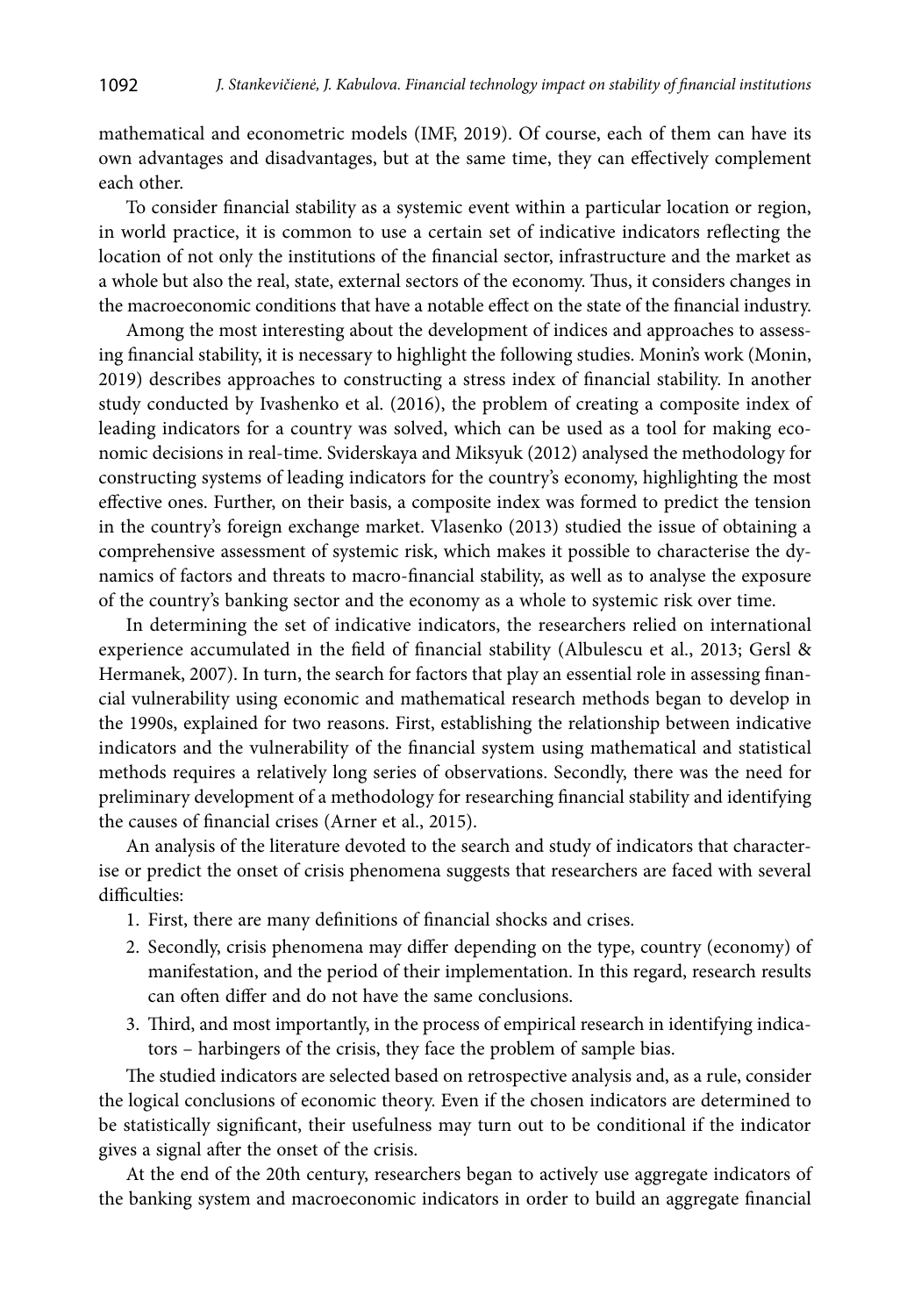stability index (hereinafter referred to as AFSI), which would allow assessing the conditions of the financial system of the country and could also be integrated into early warning systems as a leading indicator. An analysis of empirical studies shows that when constructing an AFSI to assess financial stability, identify factors that cause the development of instability, as well as predict the development of processes in terms of financial stability, models of leading indicators, binary choice, regression analysis, etc. are used, as a rule. Below we will consider the most popular approaches and models.

## **2. Data and methodology**

The panel sample was drawn from the Thomson Reuters Datastream (TRD) and included data on banks listed in the time period between 2015–2019. The data for 2015 were excluded, as a FinTech sandbox framework was first introduced in the United Kingdom by the Financial Conduct Authority in 2015. So, the data before 2015 is not relevant and fitting for this research. Data on Bank characteristics is also drawn from TRD. The extensive dataset of financial system characteristics is drawn from the World Banks' Global Financial Development Database. The macroeconomic dataset was drawn from the World Banks' World Development Indicators. All data of three categories of characteristics are combined. The ultimate panel sample was composed of 7632 year observations for financial institutions from 37 countries. The detailed statistics for all three categories of indicators (company, market, macroeconomic) are presented in Table 1 (Tier 1, Tier 2, Tier 3). Allocation of observations by year and country is presented in Tier 4. It can be pointed out that the dataset is reasonably scaled across selected countries and defined period: 19.180% to 21.897% of the total early observations.

## **2.1. Basic empirical model for financial stability**

To assess the impact of FinTech's innovation on the stability of financial institutions, we are taking advantage of the external and as defined before – positive shock as a result of FinTech innovation originating from the development of the FinTech sandbox. The following regression is calculated for the company, market, macroeconomic indicators:

$$
FS_{ijt} = \beta_0 + \beta_1 S_{it-1} + \beta_2 \beta F_{jt-1} + \beta_3 M_{it-1} + \beta_4 N_{it-1} + y_t + c_j + e_{ijt},
$$
\n(1)

where: *FS* – financial stability; *S* – FinTech sandbox; *F* – company indicators; *M* – market indicators; *N*– macroeconomic indicators; *i* – country; *j* – financial institution; t – year; *y* – year effect (fixed); *c* – company effect (fixed); *e* – error term.

To account for the upward trend of FinTech innovations, the year fixed effects are introduced into the equation. The company fixed effect – for static (invariant regarding time) company indicators. In this model, a one-year lag inevitably occurs for the reason of data timing mismatch: variables of the stability of financial institutions (banks) are measured during year *t*, and variables drawn at the end of the period of *t-1* from actual results. FinTech Sandbox is a variable where if the analysed country has introduced a sandbox at the year *t*-1, it equals one and if not – 0. Such similar models for the valuation of financial stability can be found in other studies (Fazio et al., 2018; Goetz, 2018).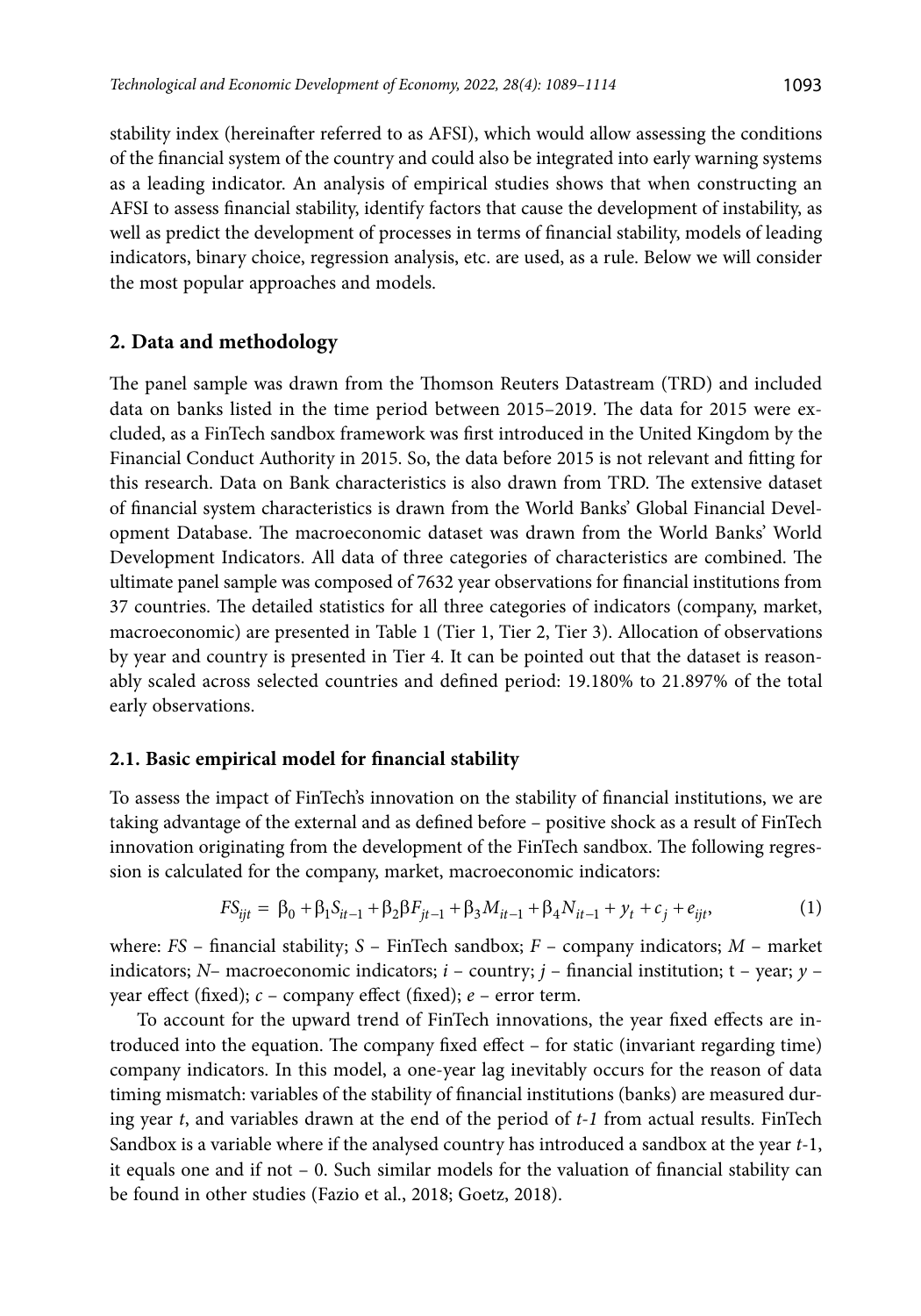| Variable                                   | No   | Mean  | St. Dev. | 25%      | 50%      | 75%      |  |  |
|--------------------------------------------|------|-------|----------|----------|----------|----------|--|--|
| Tier 1 Financial institution indicators    |      |       |          |          |          |          |  |  |
| Fintech Sandbox                            | 7630 | 0.01  | 0.08     | $\Omega$ | $\Omega$ | $\Omega$ |  |  |
| Bank's Non-Interest Income to Total Income | 7617 | 0.12  | 0.23     | 0.23     | 0.30     | 0.21     |  |  |
| Book-to-Market Ratio                       | 7628 | 1.45  | 1.13     | 0.30     | 0.74     | 1.60     |  |  |
| Capital Growth                             | 7630 | 0.09  | 0.15     | 0.03     | 0.05     | 0.03     |  |  |
| Leverage                                   | 7574 | 0.38  | 0.13     | 0.22     | 0.41     | 0.56     |  |  |
| Log (assets)                               | 7630 | 16.45 | 2.38     | 13.50    | 16.95    | 19.18    |  |  |
| $Log (z-score)$                            | 5271 | 2.44  | 1.01     | 1.76     | 2.51     | 3.21     |  |  |
| Short-term debt to total assets ratio      | 7427 | 0.05  | 0.09     | $\Omega$ | 0.01     | 0.04     |  |  |

| Table 1. Descriptive statistics of the financial institution, market and macro-economic country-level |  |  |  |  |
|-------------------------------------------------------------------------------------------------------|--|--|--|--|
| indicators                                                                                            |  |  |  |  |

| Variable                           | No   | Mean     | St. Dev. | 25%      | 50%   | 75%   |  |  |  |
|------------------------------------|------|----------|----------|----------|-------|-------|--|--|--|
| Tier 2 Market indicators           |      |          |          |          |       |       |  |  |  |
| Depth of financial market          | 7127 | 9.74     | 10.34    | 1.37     | 7.613 | 15.66 |  |  |  |
| Access to financial market         | 7263 | 25.81    | 16.17    | 13.15    | 23.56 | 25.76 |  |  |  |
| Efficiency of financial market     | 7588 | 2.11     | 1.62     | 2.05     | 3.22  | 2.54  |  |  |  |
| Financial Inclusion Index          | 6636 | $\Omega$ | 39.78    | 28.85    | 1.09  | 18.88 |  |  |  |
| Stability of financial institution | 7021 | 32.69    | 33.71    | $\Omega$ | 32.92 | 59.44 |  |  |  |

| Variable                        | No   | Mean | St. Dev. | 25%  | 50%  | 75%  |  |  |
|---------------------------------|------|------|----------|------|------|------|--|--|
| Tier 3 Macroeconomic indicators |      |      |          |      |      |      |  |  |
| $(\%)$ GDP growth               | 7456 | 1.82 | 1.50     | 1.59 | 1.26 | 2.86 |  |  |
| (%) GDP growth volatility       | 7456 | 1.42 | 1.41     | 0.36 | 0.71 | 1.48 |  |  |
| (%) Log (GDP per capita)        | 7456 | 8.86 | 1.44     | 8.98 | 9.82 | 9.92 |  |  |

| Tier 4 Distribution of observations by year, region and country (%) |                        |      |      |      |      |      |       |  |  |
|---------------------------------------------------------------------|------------------------|------|------|------|------|------|-------|--|--|
| Country                                                             | City                   | 2015 | 2016 | 2017 | 2018 | 2019 | Total |  |  |
|                                                                     | Europe                 |      |      |      |      |      |       |  |  |
| United<br>Kingdom                                                   | London, Edinburg       | 0.54 | 0.46 | 0.54 | 0.55 | 0.45 | 2.54  |  |  |
| Switzerland                                                         | Zurich, Geneva         | 0.45 | 0.46 | 0.54 | 0.57 | 0.51 | 2.53  |  |  |
| Germany                                                             | Berlin, Frankfurt      | 0.36 | 0.63 | 0.41 | 0.44 | 0.77 | 2.61  |  |  |
| France                                                              | Paris, Nice            | 0.54 | 0.60 | 0.68 | 0.43 | 0.75 | 2.99  |  |  |
| Sweden                                                              | Stockholm              | 0.54 | 0.50 | 0.41 | 0.45 | 0.39 | 2.31  |  |  |
| <b>Netherlands</b>                                                  | Amsterdam, Rotterdam   | 0.48 | 0.63 | 0.39 | 0.40 | 0.68 | 2.57  |  |  |
| Ireland                                                             | Dublin                 | 0.30 | 0.51 | 0.65 | 0.39 | 0.75 | 2.60  |  |  |
| Russia                                                              | Moscow, St. Petersburg | 0.51 | 0.53 | 0.38 | 0.48 | 0.76 | 2.65  |  |  |
| Spain                                                               | Barcelona, Madrid      | 0.49 | 0.50 | 0.64 | 0.66 | 0.52 | 2.81  |  |  |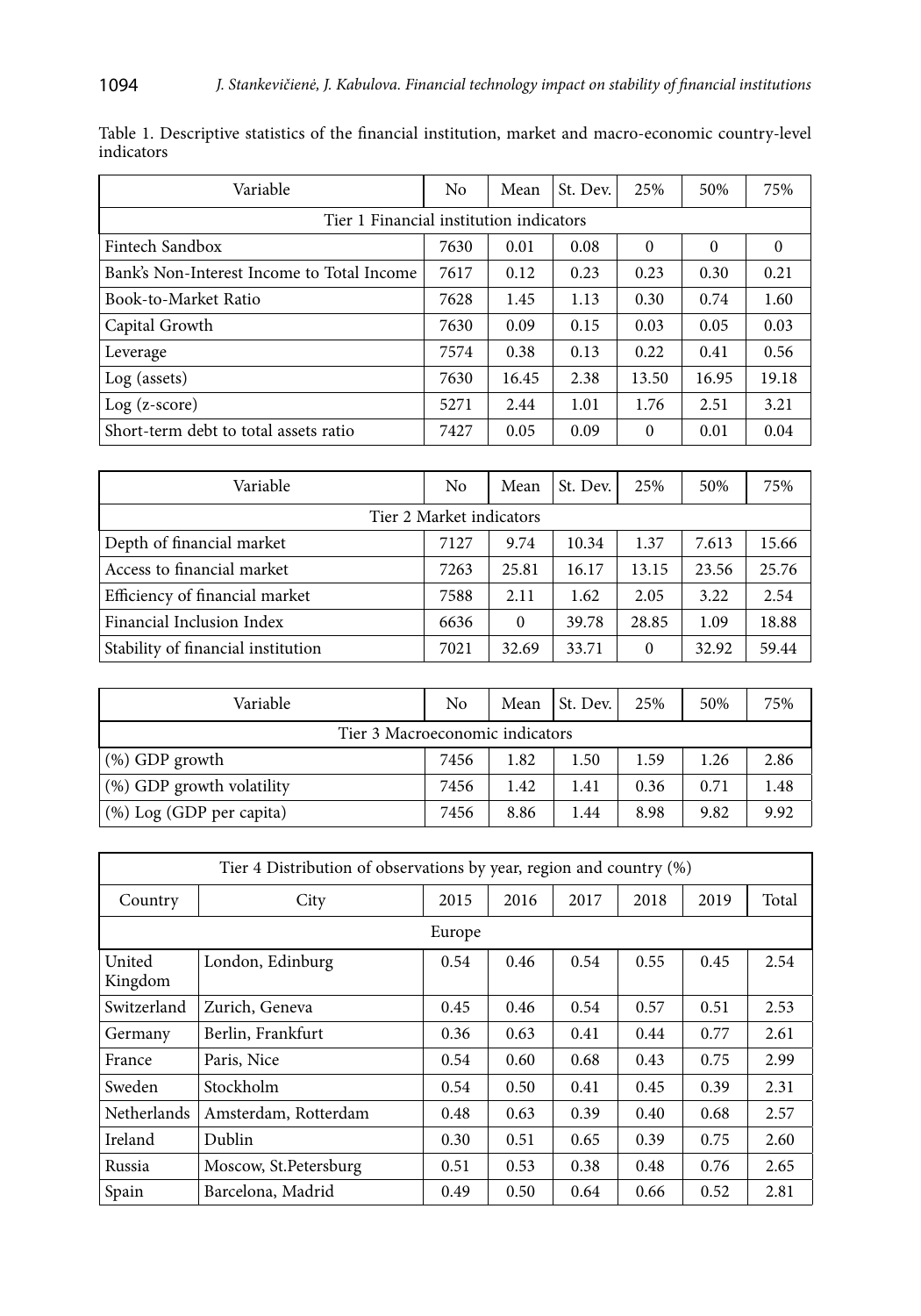*End of Table 1*

| Italy           | Milan, Rome                                                                                                                     | 0.29      | 0.56  | 0.43  | 0.57  | 0.41  | 2.25   |
|-----------------|---------------------------------------------------------------------------------------------------------------------------------|-----------|-------|-------|-------|-------|--------|
| Poland          | Warsaw                                                                                                                          | 0.48      | 0.69  | 0.61  | 0.40  | 0.46  | 2.64   |
| Lithuania       | Vilnius                                                                                                                         | 0.51      | 0.61  | 0.50  | 0.66  | 0.64  | 2.92   |
| Belgium         | <b>Brussels</b>                                                                                                                 | 0.46      | 0.55  | 0.39  | 0.54  | 0.72  | 2.67   |
| Austria         | Vienna                                                                                                                          | 0.45      | 0.46  | 0.37  | 0.69  | 0.76  | 2.72   |
| Turkey          | Istanbul                                                                                                                        | 0.33      | 0.43  | 0.49  | 0.55  | 0.40  | 2.21   |
|                 |                                                                                                                                 | Africa    |       |       |       |       |        |
| South<br>Africa | Cape Town                                                                                                                       | 0.44      | 0.48  | 0.44  | 0.68  | 0.73  | 2.94   |
| Kenya           | Nairobi                                                                                                                         | 0.34      | 0.51  | 0.61  | 0.38  | 0.46  | 2.29   |
| Agypt           | Cairo                                                                                                                           | 0.32      | 0.58  | 0.69  | 0.44  | 0.41  | 2.43   |
|                 |                                                                                                                                 | Australia |       |       |       |       |        |
| Australia       | Sydney, Melbourne                                                                                                               | 0.44      | 0.59  | 0.59  | 0.47  | 0.65  | 2.73   |
|                 |                                                                                                                                 | Asia      |       |       |       |       |        |
| China           | Beijing, Shanghai, Shenzhen,<br>Guangzhou, Hong Kong,<br>Nanjing, Chengdu,<br>Chongqing, Xi'an                                  | 0.29      | 0.43  | 0.64  | 0.61  | 0.62  | 2.59   |
| Singapore       | Singapore                                                                                                                       | 0.34      | 0.37  | 0.40  | 0.68  | 0.52  | 2.31   |
| Japan           | Tokyo                                                                                                                           | 0.42      | 0.47  | 0.66  | 0.39  | 0.76  | 2.69   |
| South Korea     | Seoul                                                                                                                           | 0.49      | 0.47  | 0.40  | 0.43  | 0.61  | 2.39   |
| Indonesia       | Jakarta                                                                                                                         | 0.44      | 0.40  | 0.44  | 0.41  | 0.43  | 2.12   |
| Vietnam         | Ho Chi Minh                                                                                                                     | 0.48      | 0.67  | 0.52  | 0.42  | 0.52  | 2.60   |
| Malaysia        | Kuala Lumpur                                                                                                                    | 0.43      | 0.69  | 0.69  | 0.59  | 0.40  | 2.83   |
| <b>UAE</b>      | Abu Dhabi, Dubai                                                                                                                | 0.52      | 0.39  | 0.63  | 0.66  | 0.64  | 2.84   |
| Thailand        | Bangkok                                                                                                                         | 0.51      | 0.69  | 0.51  | 0.69  | 0.50  | 2.89   |
| Philippines     | Manila                                                                                                                          | 0.30      | 0.46  | 0.71  | 0.48  | 0.45  | 2.41   |
| Pakistan        | Karachi                                                                                                                         | 0.44      | 0.63  | 0.68  | 0.47  | 0.70  | 2.93   |
| India           | New Delhi, Mumbai,<br>Bangalore                                                                                                 | 0.42      | 0.42  | 0.39  | 0.39  | 0.73  | 2.35   |
| Israel          | Tel Aviv                                                                                                                        | 0.36      | 0.54  | 0.68  | 0.68  | 0.61  | 2.87   |
|                 |                                                                                                                                 | Americas  |       |       |       |       |        |
| <b>USA</b>      | New York, San Francisco,<br>Chicago, Atlanta, Seattle,<br>Boston, Los Angeles,<br>Washington, Philadelphia,<br>Miami, Las Vegas | 3.57      | 0.71  | 0.44  | 0.56  | 0.70  | 5.97   |
| Brazil          | Sao Paulo, Rio de Janeiro,<br>Brasilia                                                                                          | 0.52      | 0.70  | 0.37  | 0.39  | 0.51  | 2.49   |
| Mexico          | Mexico                                                                                                                          | 0.56      | 0.50  | 0.50  | 0.46  | 0.70  | 2.73   |
| Argentina       | <b>Buenos Aires</b>                                                                                                             | 0.48      | 0.51  | 0.59  | 0.64  | 0.68  | 2.90   |
| Canada          | Toronto, Montreal, Vancouver,                                                                                                   | 0.36      | 0.64  | 0.69  | 0.51  | 0.61  | 2.81   |
|                 | Total (%)                                                                                                                       | 19.18     | 19.96 | 19.74 | 19.22 | 21.89 | 100.00 |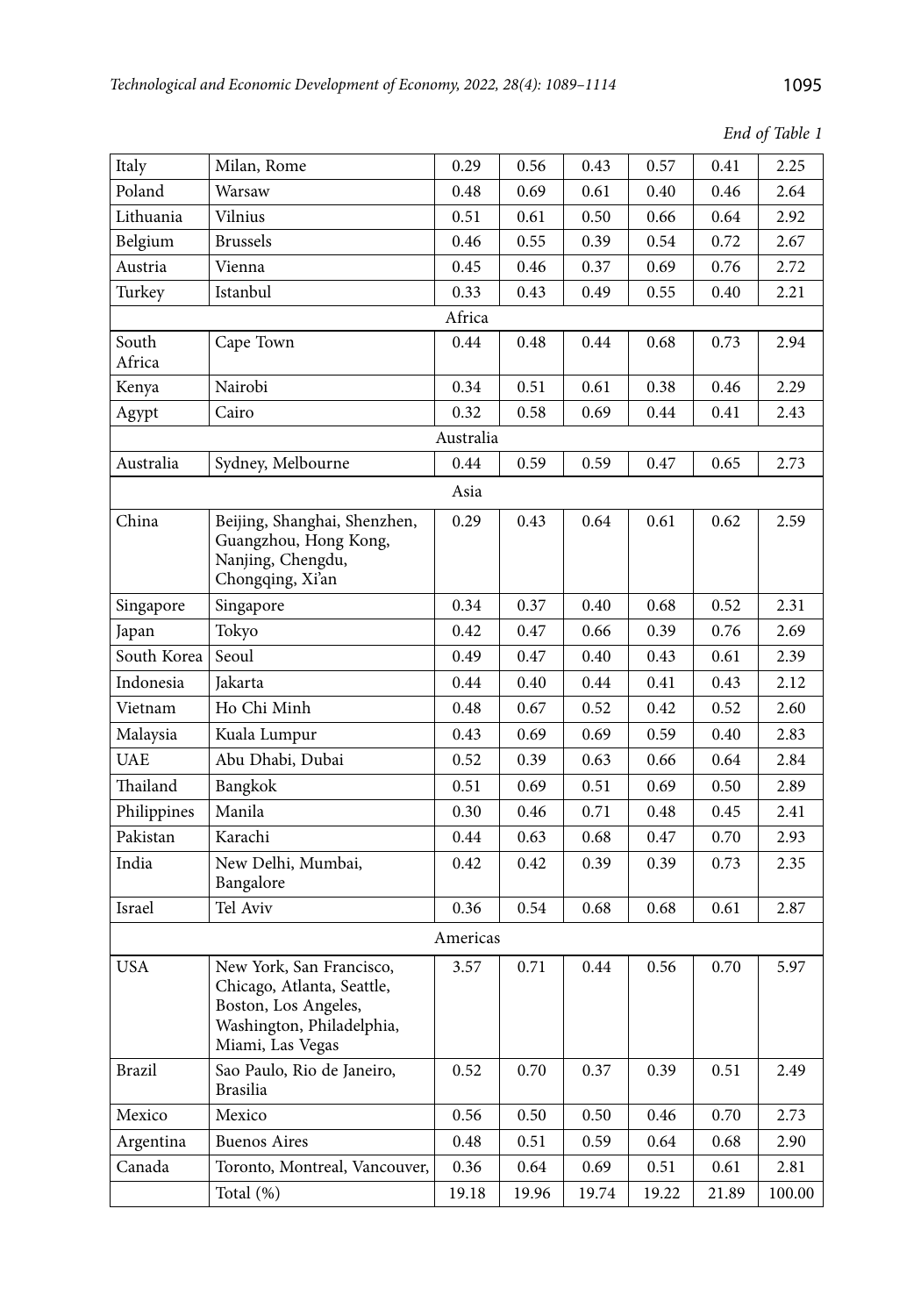In the above-presented set of tables, the proposed regression analysis uses descriptive statistics for a company-, market, and macroeconomic-level indicators. The selected period of time includes data from the years 2015 to 2019. Financial institutions (banks) listed in TRD are included in the calculation. Company-, market, macroeconomic-level indicators were drawn from TRD, the World Banks Global Financial Development Database and World Development Indicators. As proposed by Svirydzenka (2016), the depth, access, efficiency and stability of financial institutions (banks) were measured using bank assets to GDP, bank branches per 100,000 adults, net interest margin, provisions to non-performing loans. Market-level indicators were defined in Financial Inclusion Index.

#### **2.2. Measuring stability of financial institutions**

Institution-specific data was drawn from TRD. After cleaning the sampled data for a specified time period of missing balance sheet data or missing observations for country-level data, the final sample from 2015–2019 (5 years) included 4346 banks in 37 countries with a total number of 98 thousand observations.

This data was used to evaluate financial stability. When measuring bank financial stability, many studies in scientific literature use the Z-score (Beck et al., 2013; Fang et al., 2014; Goetz, 2018; Köhler, 2015; Laeven & Levine, 2009). The literature is vast, and it is known that the Z-score can, on average, predict 78% of failures of financial institutions (banks) (Chiaramonte et al., 2016; Uddin et al., 2020). Z-Score can be explicated as the number of standard deviations profits a financial institution can lose before going bankrupt. The natural logarithm of the Z-score is used to analyse financial stability:

$$
z-score_{jt} = \frac{ROA_{jt} + CAR_{jt}}{\sigma (ROA)_{jt}},
$$
\n(2)

where: *j* – financial institution; *t* – year; *ROA* – return-on-assets; *CAR* – capital-asset-ratio;  $\sigma$  (*ROA*) – standard deviation of return-on-assets.

A lower value of the z-score suggests greater instability of financial institutions (banks). Calculated z-score results in high skewness, so a natural logarithm is applied to flat out extreme deviation in values. The results presented in Table 1, Tier 1, show that the mean log (Z-score) is 2.440 and the St. Dev. – 1.005. The results of this study on statistics of the z-score substantially deviate and correlate with others presented in related literature (Eichler et al., 2018).

Using a z-score, a FinTech impact on financial stability can be measured and analysed via ROA – profitability, CAR – capital sufficiency and  $\sigma(ROA)$  – asset portfolio risk.

#### **2.2.1. Financial institution-level indicators**

As is proposed in related literature, to control the impact of institutional characteristics on the stability of financial institutions, different control variables are integrated into the calculation.

First, a sandbox is included to examine the external positive shock to FinTech innovation. It is a dummy indicator equal to one if country  $c$  has set the regulations during the time period *t.* If the negative effect of FinTech innovation outweighs the positive effect – then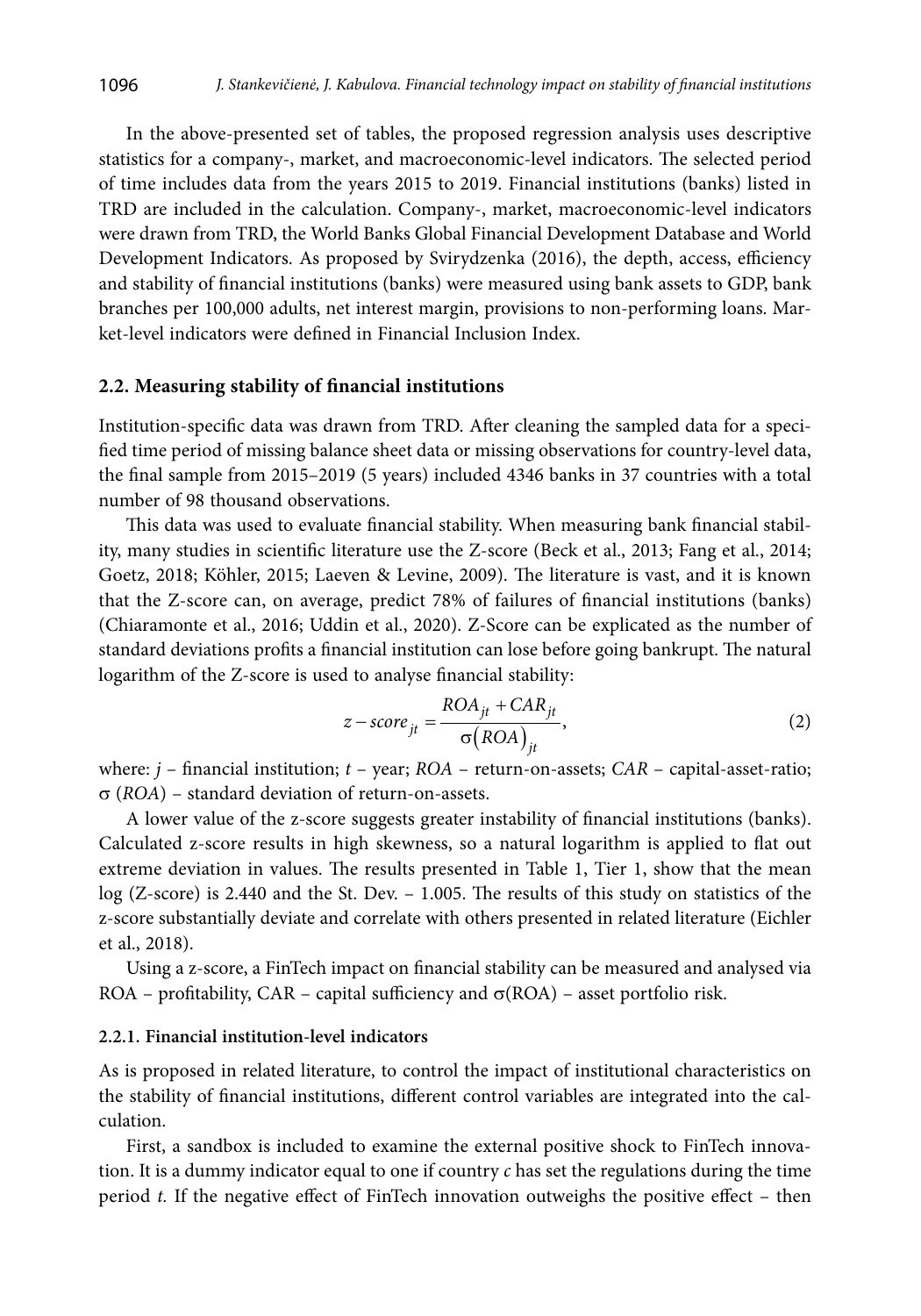developing FinTech innovation increases the instability of financial institutions, and the coefficient estimated for  $\beta_1$  is expected to be statistically significant and negative. On the other hand, if the positive effect outweighs the negative, FinTech innovation decreases financial institutions' instability. But if Positive and negative effects balance each other out, then this coefficient is expected to be statistically insignificant.

The second indicator included in the calculation is expected to effect financial institutions' (banks) risk. It is called the book-to-market ratio – it represents an equity's book value to the market value ratio. Prior research suggests that there is a negative correlation between the book-to-market ratio and returns of financial institutions that have elevated book-tomarket ratios bear more significant risks in times of financial crisis (Aebi et al., 2012; Atkeson et al., 2019; Begenau, 2019).

Third, non-interest income was included as a variable to measure income diversity. Results show that the higher is non-interest income share to trading practice, the lower are assets and risk of default. But on the other hand, financial institutions are less risky and more stable if they have a high revenue concentration.

Fourth, leverage is included and is represented as a ratio of financial institutions' debt to their capital. Leverage impacts financial institutions' characteristics in a time of crisis. So, when faced with a crisis, institutions with high leverage bear greater instability.

Fifth, to consider a systemic risk, financial institutions' size is the main indicator and is measured by total assets. It can be stated that large financial institutions act as the main factor of systemic losses when dealing with extreme negative financial shocks. Logarithmic transformation was used to balance out highly skewed values of total assets.

Sixth, the short-term debt to total assets ratio was selected to show the link between the financial institutions' vulnerability and short-term debt.

#### **2.2.2. Market-level indicators**

Market characteristics significantly impact the stability of financial systems and are included in the framework as variables. Based on the International Monetary Fund's Working Paper on a New Broad-based Index of Financial Development, we add depth, access, efficiency and stability of financial institutions (banks) (Svirydzenka, 2016). Market-level indicators are calculated using an extensive data set drawn from the Global Financial Development Database on a country level. To maintain a comprehensive impact viewpoint of market-level indicators, Financial Inclusion Index is concluded.

#### **2.2.3. Macroeconomic-level indicators**

GDP growth and its volatility as control indicators were used to manage the impact of macroeconomic factors.

The research literature widely recognised the impact of these indicators on financial institutions' stability. For example, Delle Monache, De Polis, and Petrella (2021) state that declining GDP increases financial institutions' sensitivity to risk, and Stewart and Chowdhury (2021) declare that lower GDP growth, together with other factors, can be the cause of financial institutions falling into a state of the distress. To add to all the findings mentioned above, the natural logarithm of GDP per capita was added (Hodula, 2022).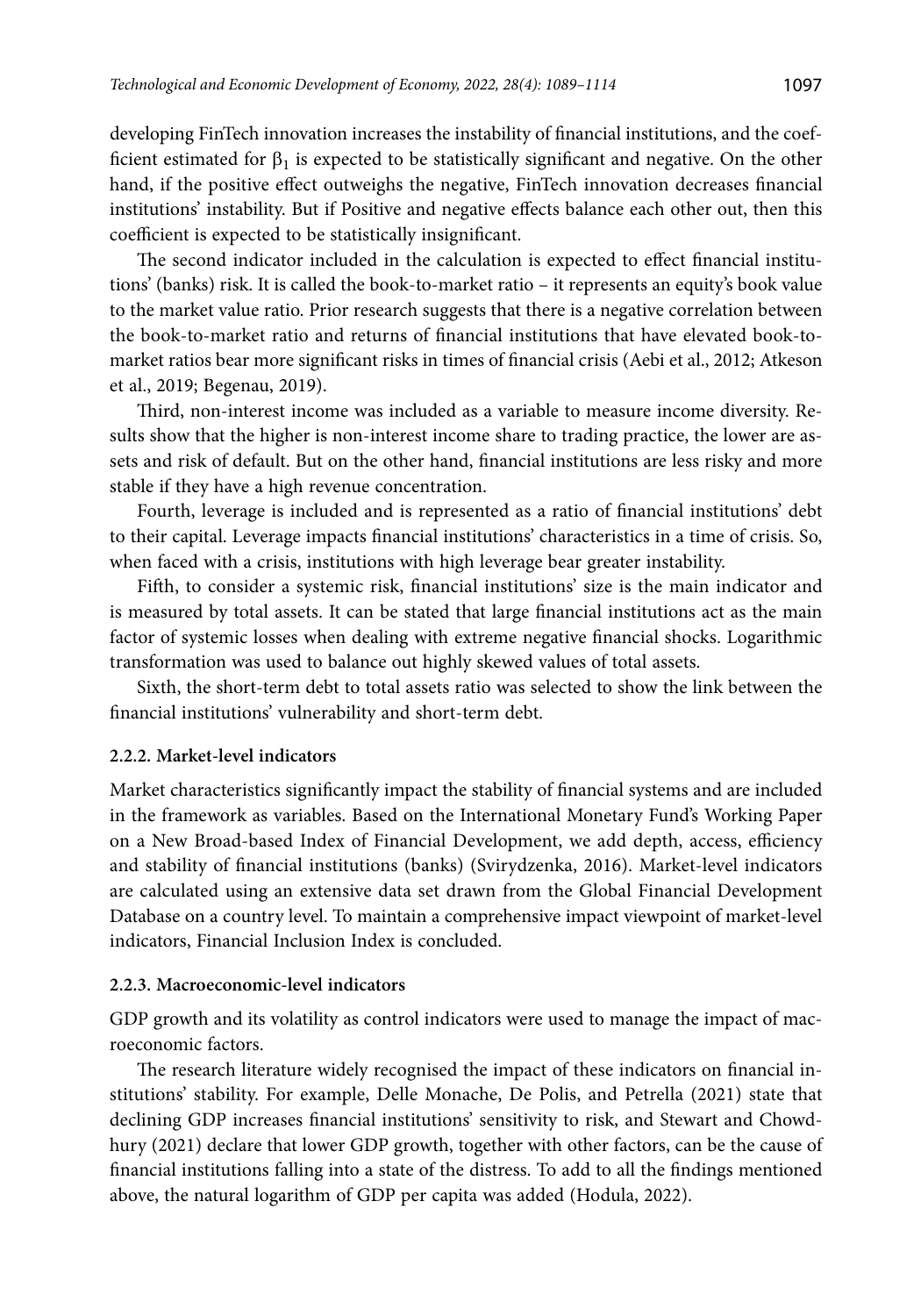#### **3. Empirical analysis**

#### **3.1. Base results**

The baseline model is estimated in regression, and its results are provided in Table 2. The market, bank, and sandbox dummy characteristics are included in the first column, while in the second column, the market characteristics are replaced with the Financial Inclusion Index (FII). In columns three and four, the macroeconomic indicators are added. All used regressions include fixed effects of company and year, and standard errors are clustered by company.

There is no statistical significance of the estimated indicator for the sandbox variable in none of the used regressions. Such a particular fact implies that the establishment of the FinTech sandbox itself has no substantial impact on the stability of financial institutions (following the operation for company and market indicators), bank-specific variables (which are time-invariant), time-specific variables (which are financial institution invariant) and macroeconomic factors. Although there is a possibility of a positive/negative impact of FinTech on financial stability, the obtained outcomes show that these positive/negative sides of FinTech cancel each other.

An alternative method of z-score calculation was used for robustness. The standard deviation of return on assets (ROA) within five years in the denominator was replaced with three years. Such replacement allows a variate time in the denominator and prevents the deviation in the z-score from operating mainly through deviations in capital asset and profitability ratio. Such a method is rather usual in the literature regarding financial institutions. The regression analysis is repeated with the revised z-score, and similar results are obtained.

Control variables have interesting effects results on financial stability. In that perspective, asset growth is associated with a higher risk in the banking sector when more aggressive expanding banks are being analysed. Furthermore, financial institutions (banks) with a high ratio of D/C (debt to capital) are considered to be of a higher risk than those with a low D/C ratio. These findings align with the results presented by other authors in the research literature (Hugonnier & Morellec, 2017). According to the observation, large financial institutions are riskier than their smaller analogues, which supports the story of a "too big to fail". This mostly means there is a perception that governments will bail out large banks in the times of the crisis.

Among others, there are two market characteristics related to financial institutions' risk significantly. There is a negative link between the stability of financial institutions (banks) and their access to them. This points out that financial institutions operating in the markets with more straightforward access tend to have riskier banks. Such a statement is coherent with findings previously presented in the literature, which state that greater financial inclusion increases risk, driven by quick credit growth in the market. We also have to point out that stability of financial institutions and their depth are positively linked. This also confirms that a significant increase in reserves (based on financial depth) is crucial for financial stability.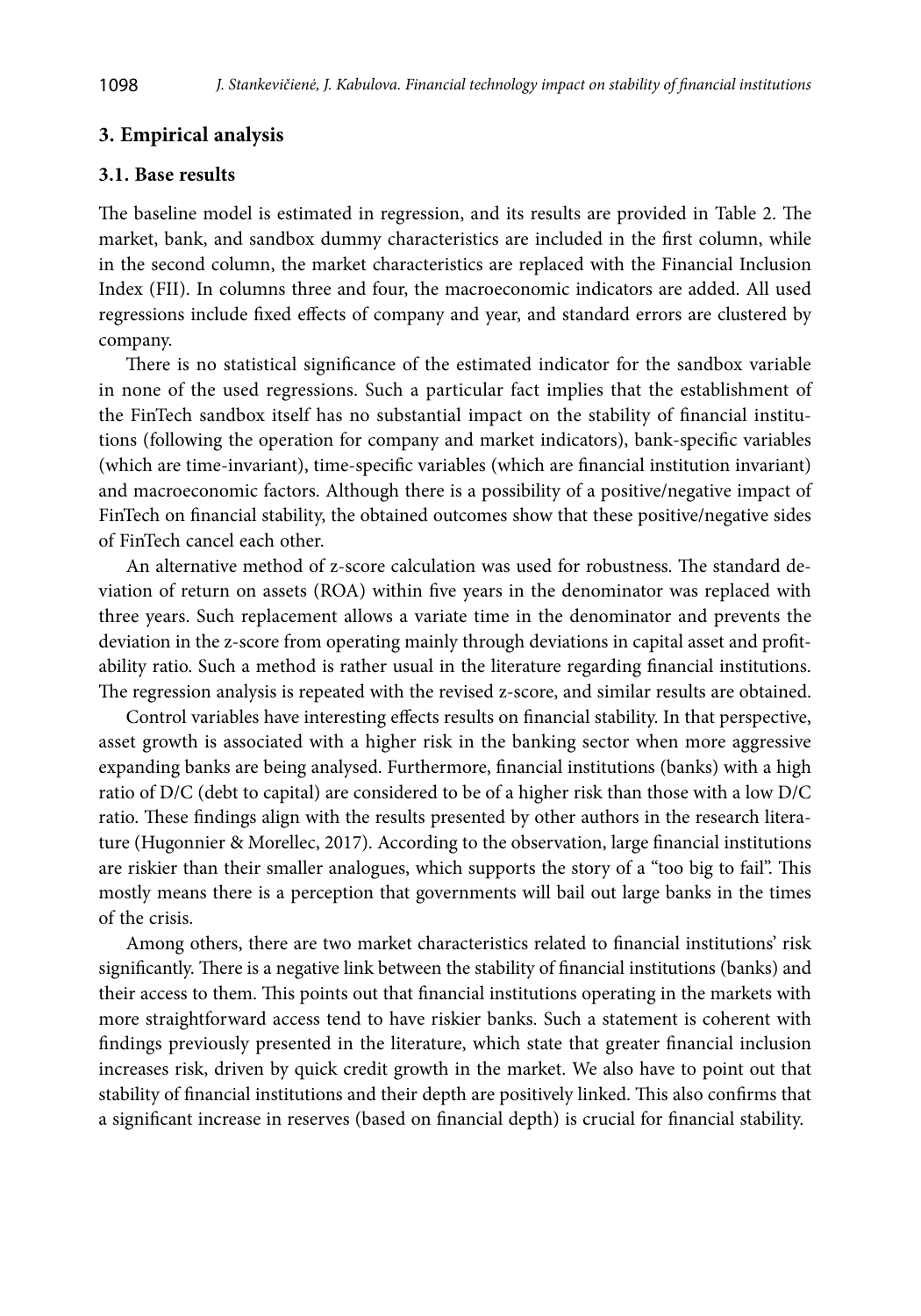|                                               | Variable (dependent)                    |                         |                          |                         |  |  |  |
|-----------------------------------------------|-----------------------------------------|-------------------------|--------------------------|-------------------------|--|--|--|
| Variable                                      | Log (z-score)                           |                         |                          |                         |  |  |  |
|                                               | I                                       | П                       | III                      | IV                      |  |  |  |
|                                               | Tier 1 Financial institution indicators |                         |                          |                         |  |  |  |
| FinTech Sandbox                               | $-0.05$<br>$(-0.22)$                    | $-0.11$<br>$(-1.18)$    | $-0.02$<br>$(-0.02)$     | $-0.13$<br>$(-0.58)$    |  |  |  |
| Bank's Non-Interest Income to Total<br>Income | 1.68<br>(0.99)                          | 0.85<br>(1.40)          | 0.67<br>(1.14)           | 0.77<br>(1.31)          |  |  |  |
| Book-to-Market Ratio                          | $-0.02$<br>$(-1.01)$                    | $-0.02$<br>$(-0.81)$    | $-0.02$<br>$(-0.60)$     | $-0.01$<br>$(-0.82)$    |  |  |  |
| Capital Growth                                | $-0.02***$<br>$(-2.53)$                 | $-0.01$<br>$(-1.33)$    | $-0.018***$<br>$(-2.05)$ | $-0.01*$<br>$(-1.83)$   |  |  |  |
| Leverage                                      | $-0.37**$<br>$(-2.12)$                  | $-0.36*$<br>$(-1.83)$   | $-0.36**$<br>$(-2.11)$   | $-0.31*$<br>$(-1.64)$   |  |  |  |
| Log (assets)                                  | $-0.15***$<br>$(-2.18)$                 | $-0.34***$<br>$(-3.75)$ | $-0.18$<br>$(-1.51)$     | $-0.23***$<br>$(-2.46)$ |  |  |  |
| Short-term debt to total assets ratio         | 0.22<br>(0.38)                          | 0.23<br>(0.37)          | 0.11<br>(0.15)           | 0.02<br>(0.02)          |  |  |  |
|                                               | I                                       | П                       | Ш                        | IV                      |  |  |  |
|                                               | Tier 2 Market indicators                |                         |                          |                         |  |  |  |
| (%) Depth of financial institution            | $0.03***$<br>(7.82)                     |                         | $0.03***$<br>(7.48)      |                         |  |  |  |
| Access to financial institution               | $-0.01***$<br>$(-2.84)$                 |                         | $-0.01***$<br>$(-2.81)$  |                         |  |  |  |
| (%) Efficiency of financial institution       | $-0.02$<br>$(-1.13)$                    |                         | $-0.03$<br>$(-1.34)$     |                         |  |  |  |
| Financial Inclusion Index                     |                                         | $-0.01**$<br>$(-2.25)$  |                          | $-0.01**$<br>$(-2.24)$  |  |  |  |
| (%) Stability of financial institution        | 0.01<br>(0.08)                          |                         | 0.01<br>(0.08)           |                         |  |  |  |
|                                               | I                                       | $\mathbf{I}$            | III                      | IV                      |  |  |  |
|                                               | Tier 3 Macroeconomic indicators         |                         |                          |                         |  |  |  |
| (%) GDP growth                                |                                         |                         | 0.01<br>(0.81)           | $0.02**$<br>(2.49)      |  |  |  |
| (%) GDP growth volatility                     |                                         |                         | 0.02<br>(1.29)           | $-0.01$<br>$(-0.15)$    |  |  |  |
| (%) Log (GDP per capita)                      |                                         |                         | $-1.04*$<br>$(-1.63)$    | $-1.73***$<br>$(-2.83)$ |  |  |  |

Table 2. Introduction of FinTech sandboxes (regression of z-score)

 $(-2.83)$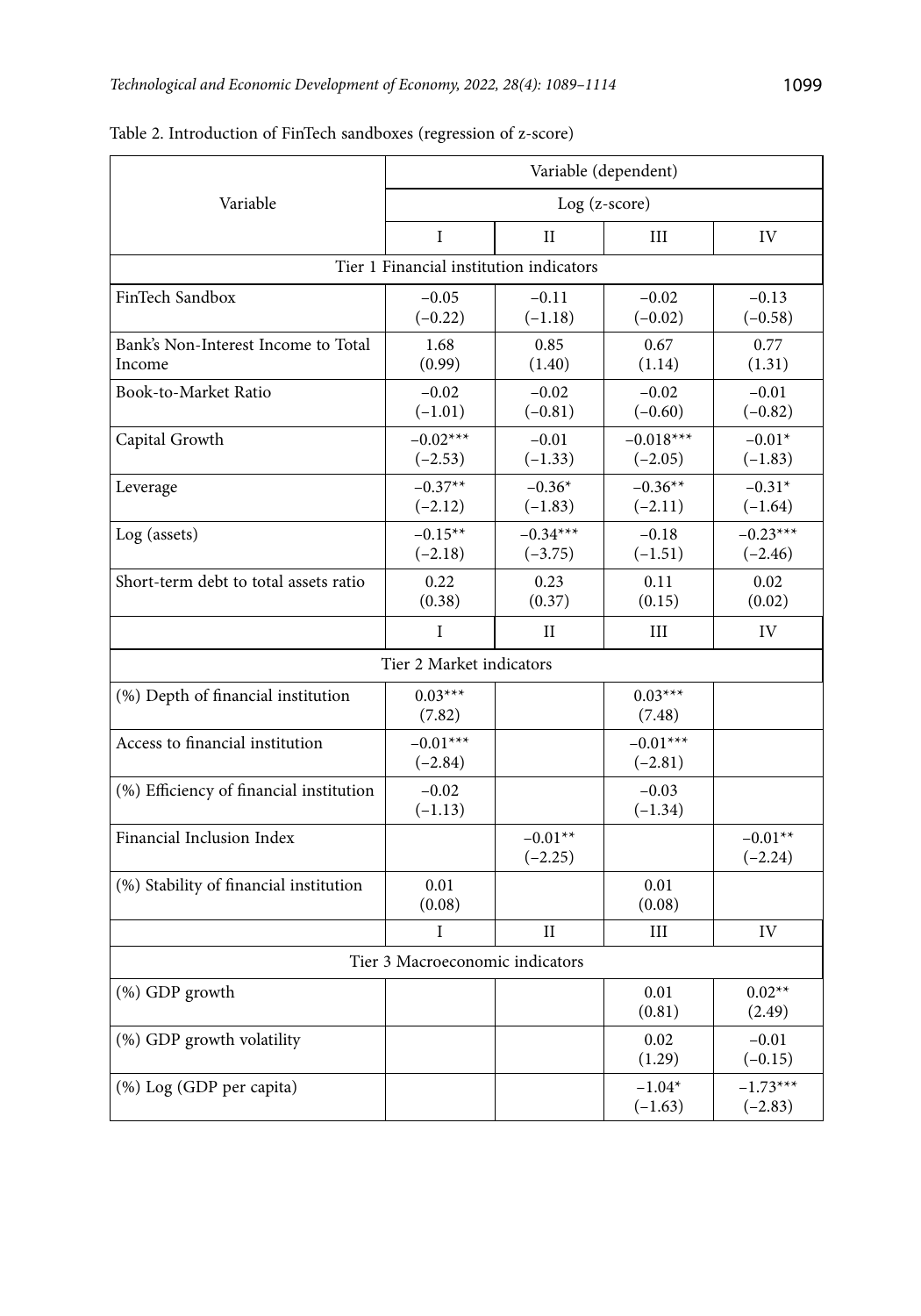|                    |      |      | Ш    | IV   |
|--------------------|------|------|------|------|
| Fixed effects:     |      |      |      |      |
| Company<br>Year    | Χ    | Χ    | X    |      |
|                    | Χ    | Х    |      |      |
| $\mathbb{R}^2$     | 0.68 | 0.67 | 0.68 | 0.67 |
| No of observations | 3749 | 3749 | 3749 | 3749 |

|  |  | End of Table 2 |  |
|--|--|----------------|--|
|--|--|----------------|--|

*Note*: Variation amount of market characteristics between the components are grouped as follows:

The first component – 82%, second, third and fourth components together account for the left 18%. The 2015 to 2020 period is being sampled. Banks were included according to the Thomson Reuters Datastream for that period. The natural logarithm of the z-score is a dependent variable. It is a measure of financial institutions' fragility that is usually considered in the literature on the banking sector. At the level of individual institutions, Z-score is a commonly used measure of stability. It precisely compares buffers (capitalisation and returns) with risk (volatility of returns) to evaluate a financial in-

stitution's (bank's) solvency risk. Z-score is defined as:  $\overline{\sigma}(ROA)$  $\frac{OA + CAR}{\sigma (ROA)}$ . Here ROA indicates the return on

assets, CAR – the capital-asset ratio, and  $\sigma(ROA)$  – the standard deviation of return on assets over five years. Z-score has a strong evident (negative) relationship to the likelihood of a financial institution's insolvency, that is, the likelihood that the value of its assets becomes lower than the value of its debt. Therefore, a higher z-score indicates a lower likelihood of insolvency. Data for the financial institutions, economic factors, and market characteristics were obtained from the Thomson Reuters Datastream, Global Financial Development Database, and World Development Indicators (World Bank maintains two of the latter databases). To calculate access, depth, efficiency and stability of financial institutions, we use the following parameters (respectively): bank branches per 100000 adults, bank net interest margin, central bank assets to GDP, and provisions for non-performing loans. Here, the first main element of the variables of market indicators is the Financial Inclusion Index.

#### **3.2. Internal effect of FinTech sandbox development**

The assumption was formed in an empirical model that the development of a FinTech sandbox negatively correlates with indicators such as market characteristics, level of FinTech penetration, institutional characteristics, and macroeconomic factors.

Firstly, the Hausman specification test is used to test for the potential endogeneity. Market characteristics are captured by evaluating the following components: Depth of financial institutions, Access to financial institutions, Efficiency of financial institutions, and Stability of financial institutions. Tier 3 – macroeconomic indicators are captured by evaluating GDP growth, its volatility, and Log (GDP per capita) variables. These components are used as the indicators for the Hausman Test (also called the Hausman specification test), which catches endogenous regressors (predictor variables) in a regression model. FinTech Adoption Index (developed by Ernst & Young) is included as a model for addressing the impact of FinTech adoption on the likelihood of a sandbox development. This index is constructed by executing 21,424 interviews regarding the adoption of FinTech products and services in 37 countries (Ernst & Young, 2017).

The next step is to analyse whether or not the development of FinTech sandboxes is endogenous. For that likelihood ratio test and internal impact pattern is considered. For regressions to be run simultaneously, a two-equation system is used. The results of the test are presented in Table 3.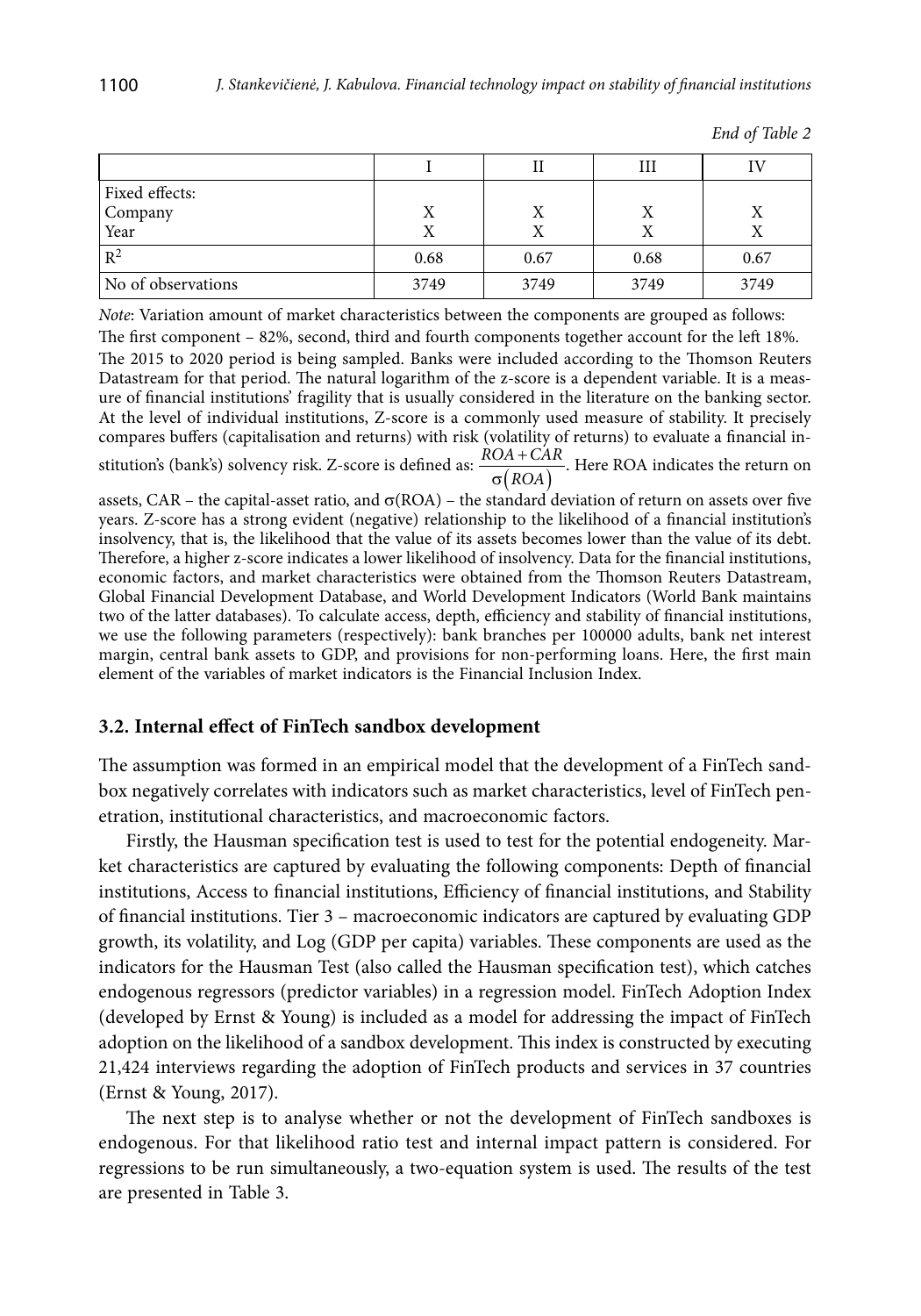$$
S_{it-1} = \lambda_0 + \lambda_1 \varphi M_{it-1} + \lambda_2 \varphi N_{jt-1} + \lambda_3 F_{it-1} + \lambda_4 A_{it-1} + e_{ijt} , \qquad (3)
$$

where: *S* – FinTech sandbox; φ*M* – PC1 of market indicators; φ*N* – PC1 component macroeconomic indicators; *F* – company indicators; *A* – FinTech adoption index; *i* – country; *j* – financial institution; t – year; *y* – year effect (fixed); *c* – company effect (fixed); *e* – error term.

|                                         | Variable (dependent)                    |             |            |            |  |  |  |
|-----------------------------------------|-----------------------------------------|-------------|------------|------------|--|--|--|
| Variable                                | Log (z-score)                           |             |            |            |  |  |  |
|                                         | I                                       | $_{\rm II}$ | Ш          | IV         |  |  |  |
|                                         | Tier 1 Financial institution indicators |             |            |            |  |  |  |
| FinTech Sandbox                         | 0.24                                    | 0.19        | 0.24       | 0.15       |  |  |  |
|                                         | (0.49)                                  | (0.24)      | (0.48)     | (0.21)     |  |  |  |
| Bank's Non-Interest Income to Total     | 0.22                                    | 0.21        | 0.11       | 0.11       |  |  |  |
| Income                                  | (0.82)                                  | (0.77)      | (1.02)     | (0.59)     |  |  |  |
| Book-to-Market Ratio                    | $0.03**$                                | $-0.03**$   | $-0.03**$  | $-0.03**$  |  |  |  |
|                                         | $(-2.26)$                               | $(-2.42)$   | $(-2.45)$  | $(-2.75)$  |  |  |  |
| Capital Growth                          | $0.44***$                               | $0.52***$   | $0.42***$  | $0.45***$  |  |  |  |
|                                         | (6.19)                                  | (6.72)      | (5.86)     | (6.08)     |  |  |  |
| Leverage                                | $-0.55***$                              | $-0.64***$  | $-0.51***$ | $-0.48***$ |  |  |  |
|                                         | $(-4.52)$                               | $(-5.19)$   | $(-4.23)$  | $(-4.17)$  |  |  |  |
| Log (assets)                            | $-0.22***$                              | $-0.25***$  | $-0.22***$ | $-0.23***$ |  |  |  |
|                                         | $(-9.13)$                               | $(-10.5)$   | $(-9.05)$  | $(-9.61)$  |  |  |  |
| Short-term debt to total assets ratio   | 0.24                                    | 0.04        | 0.18       | 0.02       |  |  |  |
|                                         | (1.11)                                  | (0.15)      | (0.55)     | (0.10)     |  |  |  |
|                                         | I                                       | $_{\rm II}$ | Ш          | IV         |  |  |  |
| Tier 2 Market indicators                |                                         |             |            |            |  |  |  |
| (%) Depth of financial institution      | $0.02***$                               |             | $0.02***$  |            |  |  |  |
|                                         | (10.76)                                 |             | (8.18)     |            |  |  |  |
| Access to financial institution         | $-0.01***$                              |             | $-0.01***$ |            |  |  |  |
|                                         | $(-2.89)$                               |             | $(-1.33)$  |            |  |  |  |
| (%) Efficiency of financial institution | $-0.20***$                              |             | $-0.20***$ |            |  |  |  |
|                                         | $(-2.74)$                               |             | $(-2.72)$  |            |  |  |  |
| Financial Inclusion Index               |                                         | $-0.002**$  |            | $-0.002**$ |  |  |  |
|                                         |                                         | $(-2.25)$   |            | $(-2.24)$  |  |  |  |
| (%) Stability of financial institution  | 0.0004                                  |             | 0.0001     |            |  |  |  |
|                                         | (0.25)                                  |             | (0.18)     |            |  |  |  |
|                                         | I                                       | $_{\rm II}$ | Ш          | IV         |  |  |  |
|                                         | Tier 3 Macroeconomic indicators         |             |            |            |  |  |  |
| (%) GDP growth                          |                                         |             | 0.01       | $0.02***$  |  |  |  |
|                                         |                                         |             | (0.89)     | (1.51)     |  |  |  |
| (%) GDP growth volatility               |                                         |             | $-0.01$    | $-0.07***$ |  |  |  |
|                                         |                                         |             | $(-0.33)$  | $(-2.79)$  |  |  |  |
| (%) Log (GDP per capita)                |                                         |             | $-1.69***$ | $-1.43***$ |  |  |  |
|                                         |                                         |             | $(-2.58)$  | $(-2.79)$  |  |  |  |

Table 3. FinTech sandboxes introducing internal impact (regression of z-score)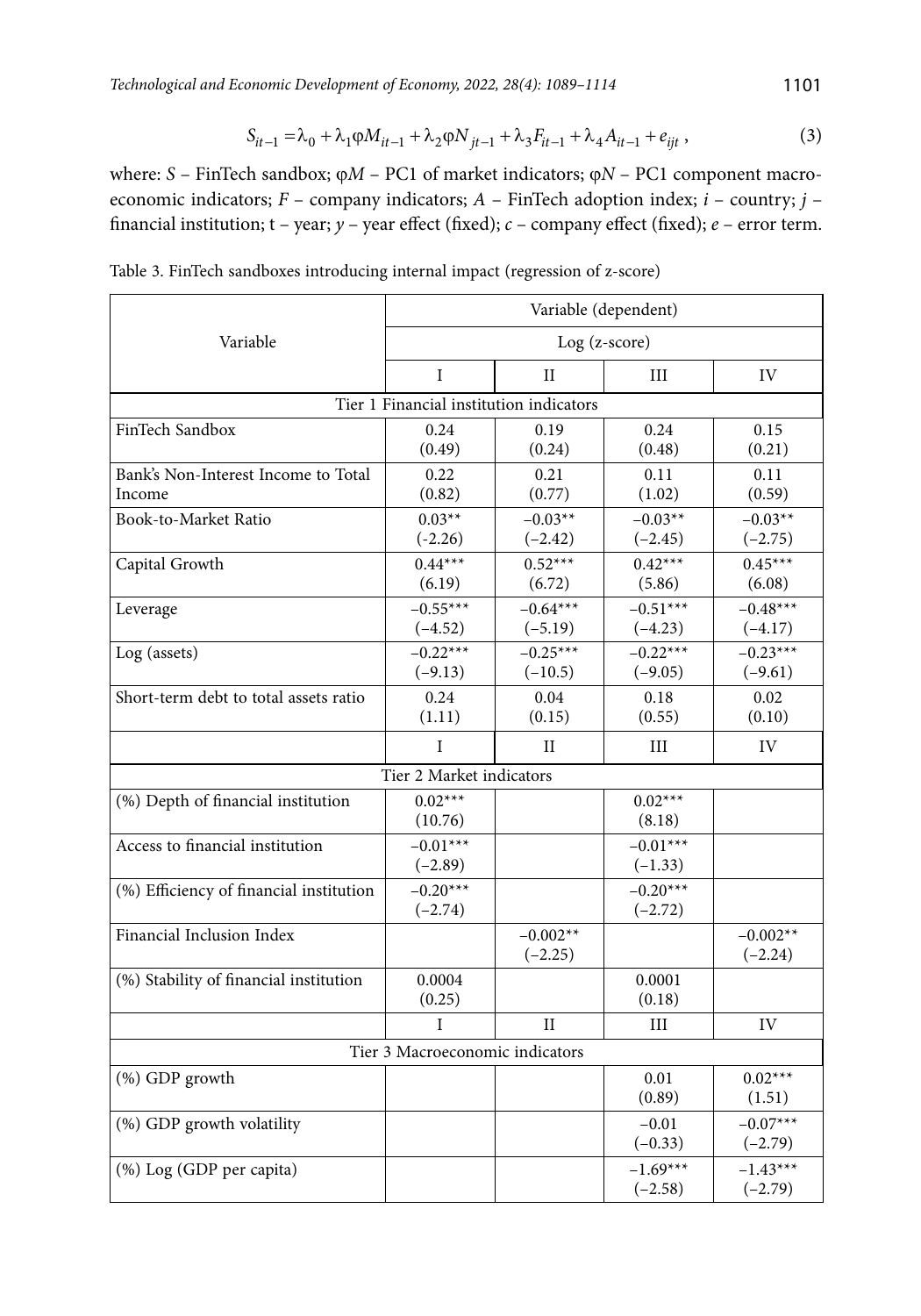|                    |      | Н    | Ш    | Ľ    |
|--------------------|------|------|------|------|
| Fixed effects:     |      |      |      |      |
| Company            | Х    | Χ    | Χ    | X    |
| Year               | X    | Χ    | Х    |      |
| No of observations | 2237 | 2237 | 2237 | 2237 |
| t-statistics LRT   | 0.11 | 0.07 | 0.28 | 0.06 |
| p-value LRT        | 0.54 | 0.68 | 0.43 | 0.70 |

|  |  | End of Table 3 |
|--|--|----------------|
|--|--|----------------|

*Note*: Variation amount of market characteristics between the components are grouped as follows:

The first component – 82%, second, third and fourth components together account for the left 18%. The 2015 to 2020 period is being sampled. Banks were included according to the Thomson Reuters Datastream for that period. The natural logarithm of the z-score is a dependent variable. It is a measure of financial institutions' fragility that is usually considered in the literature on the banking sector. At the level of individual institutions, Z-score is a commonly used measure of stability. It precisely compares buffers (capitalisation and returns) with risk (volatility of returns) to evaluate a financial in-

stitution's (bank's) solvency risk. Z-score is defined as: *ROA*  $\frac{OA + CAR}{\sigma (ROA)}$ . Here ROA indicates the return on

assets, CAR – the capital-asset ratio, and  $\sigma(ROA)$  – the standard deviation of return on assets over five years. Z-score has a strong evident (negative) relationship to the likelihood of a financial institution's insolvency, that is, the likelihood that the value of its assets becomes lower than the value of its debt. Therefore, a higher z-score indicates a lower likelihood of insolvency. Data for the financial institutions, economic factors, and market characteristics were obtained from the Thomson Reuters Datastream, Global Financial Development Database, and World Development Indicators (World Bank maintains two of the latter databases). To calculate access, depth, efficiency and stability of financial institutions, we use the following parameters (respectively): bank branches per 100000 adults, bank net interest margin, central bank assets to GDP, and provisions for non-performing loans. Here, the first main element of the variables of market indicators is the Financial Inclusion Index.

Based on the obtained results, it can be stated that all of the calculated FinTech sandbox indicators are statistically insignificant (as Table 3 shows). That remains true even when operating for possible self-selection preference of FinTech sandbox development. The likelihood ratio test is conducted to examine the development of a sandbox that is endogenous. As a result, we determine if errors in both regressions are correlated. If the errors are correlated, there is a selection preference. After executing the likelihood ratio test and the other test p-values statistics are reported in Table 3. Obtained results show that all of the p-values are greater than 0.1.

After obtaining the outcomes from the Hausman test for endogeneity and the likelihoodratio test for the internal impact pattern, it can be stated that no hard proof was found to back the statement that the development of FinTech sandboxes is internal.

#### **3.3. Market-specific impact of FinTech**

The Base section obtained results don't back this statement that developing FinTech has a total impact on financial institutions' stability. Nevertheless, FinTech sandboxes' impact on the financial stability of financial institutions may be heterogeneous between countries. This is backed by literature, suggesting that the impact of many financial stability indicators is market-specific. As a result, in some markets, promotion of the FinTech may increase the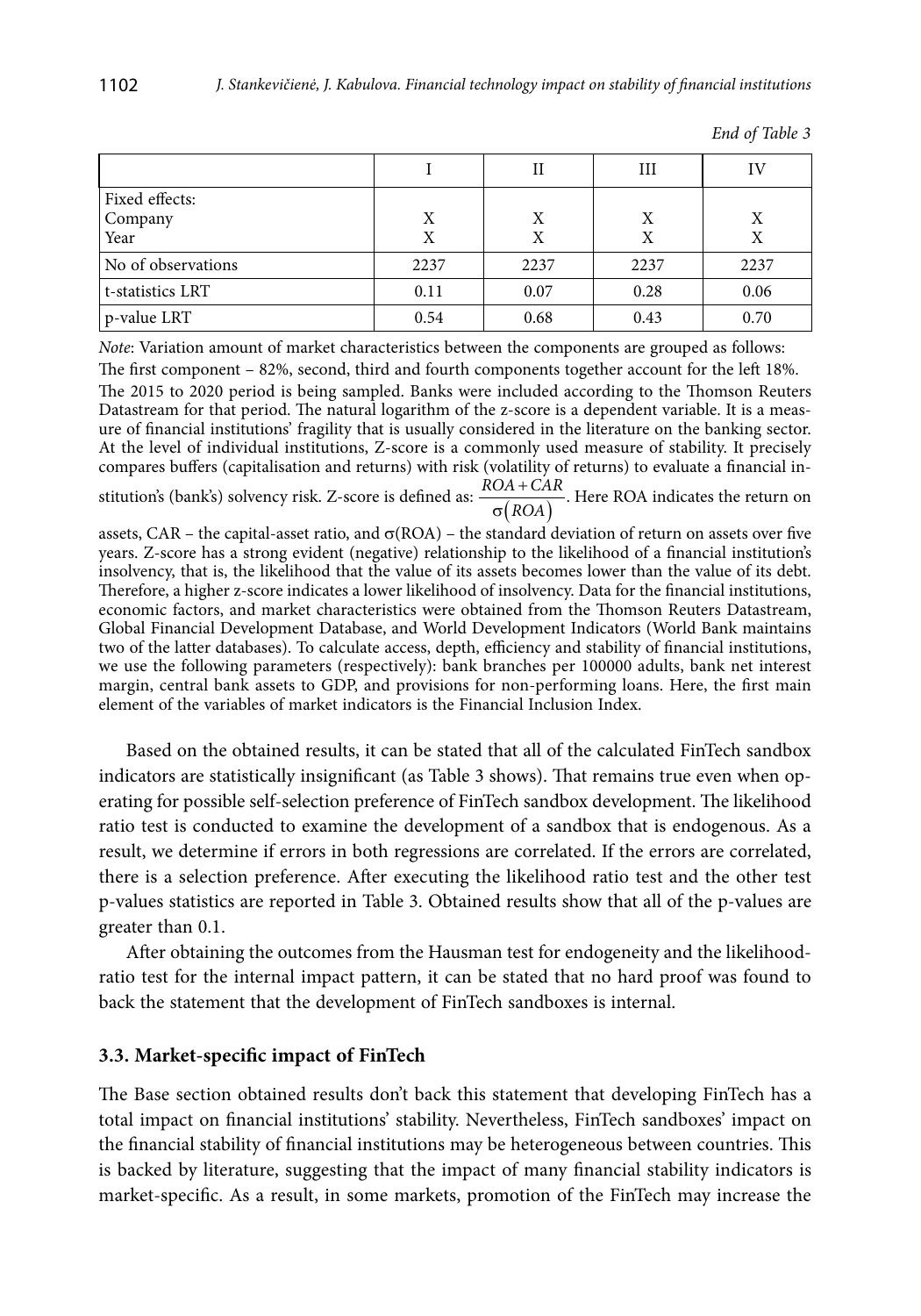stability of financial institutions, and in other markets, it might have the opposite effect. This is studied in the current section by adding the interaction term between market characteristics and FinTech sandbox in the first formula (1). The following regression is executed, and the results are provided in Table 4.

|                                            | Variable (dependent)    |                         |                         |                         |                         |  |  |
|--------------------------------------------|-------------------------|-------------------------|-------------------------|-------------------------|-------------------------|--|--|
| Variable                                   | $Log (z-score)$         |                         |                         |                         |                         |  |  |
|                                            | $\mathbf I$             | $_{\rm II}$             | III                     | IV                      | V                       |  |  |
| FinTech Sandbox                            | $3.52***$<br>(3.89)     | $0.47**$<br>(2.09)      | $1.51***$<br>(2.84)     | $1.22***$<br>(2.17)     | 0.11<br>(0.57)          |  |  |
| Sandbox x Market indicators relation       |                         |                         |                         |                         |                         |  |  |
| Sandbox x (%) Access to FI                 | $-0.28***$<br>$(-3.02)$ |                         |                         |                         |                         |  |  |
| Sandbox x Depth of FI                      |                         | $-0.26***$<br>$(-2.13)$ |                         |                         |                         |  |  |
| Sandbox x (%) Efficiency of FI             |                         |                         | $-0.56***$<br>$(-2.20)$ |                         |                         |  |  |
| Sandbox x (%) Stability of FI              |                         |                         |                         | $-0.02***$<br>$(-2.52)$ |                         |  |  |
| Sandbox x FII                              |                         |                         |                         |                         | $-0.02***$<br>$(-3.15)$ |  |  |
| Financial institution indicators           |                         |                         |                         |                         |                         |  |  |
| Bank's Non-Interest Income to Total Income | 0.65<br>(0.98)          | 0.68<br>(1.17)          | 0.65<br>(1.12)          | 0.64<br>(1.13)          | 0.75<br>(1.39)          |  |  |
| Book-to-Market Ratio                       | $-0.02$<br>$(-0.93)$    | $-0.01$<br>$(-0.56)$    | $-0.01$<br>$(-0.65)$    | $-0.01$<br>$(-0.66)$    | $-0.02$<br>$(-1.10)$    |  |  |
| Capital Growth                             | $-0.02***$<br>$(-2.86)$ | $-0.02***$<br>$(-2.09)$ | $-0.02***$<br>$(-2.89)$ | $-0.02***$<br>$(-2.75)$ | $-0.01**$<br>$(-1.63)$  |  |  |
| Leverage                                   | $-0.36**$<br>$(-2.03)$  | $-0.34**$<br>$(-1.82)$  | $-0.36**$<br>$(-1.72)$  | $-0.34**$<br>$(-1.91)$  | $-0.33*$<br>$(-0.89)$   |  |  |
| Log (assets)                               | $-0.16$<br>$(-0.99)$    | $-0.15$<br>$(-1.51)$    | $-0.16$<br>$(-1.51)$    | $-0.16$<br>$(-1.50)$    | $-0.22***$<br>$(-1.74)$ |  |  |
| Short-term debt to total assets ratio      | 0.09<br>(0.18)          | 0.13<br>(0.17)          | 0.12<br>(0.18)          | 0.11<br>(0.18)          | 0.01<br>(0.03)          |  |  |
|                                            | Market indicators       |                         |                         |                         |                         |  |  |
| (%) Depth of financial institution         | $0.04***$<br>(7.28)     | $0.04***$<br>(7.27)     | $0.04***$<br>(7.29)     | $0.04***$<br>(7.28)     |                         |  |  |
| Access to financial institution            | $-0.01***$<br>$-1.87)$  | $-0.01***$<br>$(-1.86)$ | $-0.01***$<br>$(-1.86)$ | $-0.01***$<br>$(-1.86)$ |                         |  |  |
| (%) Efficiency of financial institution    | $-0.03$<br>$(-1.42)$    | $-0.04$<br>$(-1.26)$    | $-0.04$<br>$(-1.26)$    | $-0.04$<br>$(-1.24)$    |                         |  |  |
| Financial Inclusion Index                  |                         |                         |                         |                         | $0.01**$<br>(1.79)      |  |  |
| (%) Stability of financial institution     | 0.00<br>(0.09)          | 0.00<br>(0.09)          | 0.00<br>(0.10)          | 0.01<br>(0.11)          |                         |  |  |

|  |  |  | Table 4. FinTech sandboxes and market indicators relation (regression of z-score) |  |
|--|--|--|-----------------------------------------------------------------------------------|--|
|  |  |  |                                                                                   |  |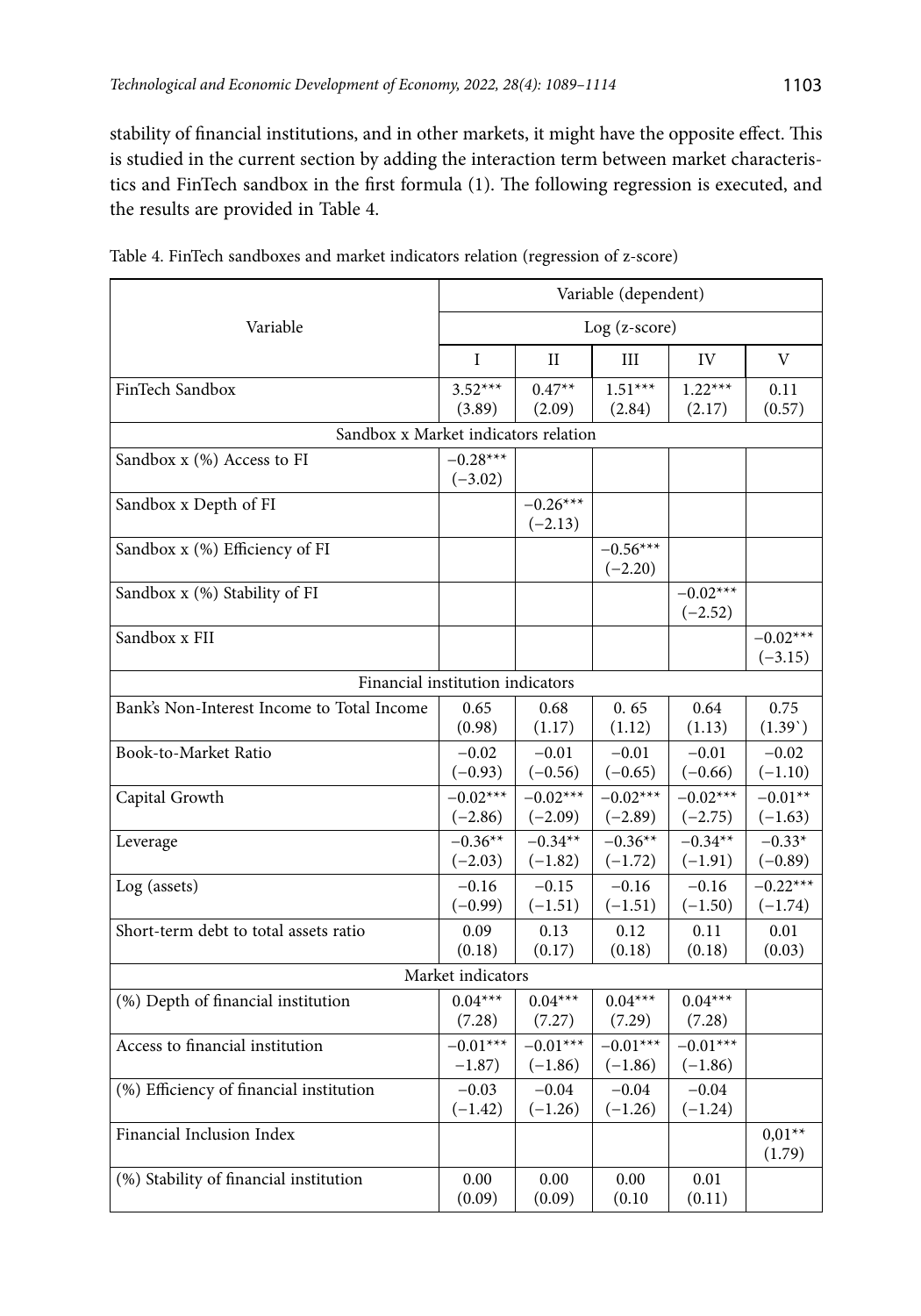|                           | I                        | $_{\rm II}$           | Ш                     | IV                    | V                       |
|---------------------------|--------------------------|-----------------------|-----------------------|-----------------------|-------------------------|
|                           | Macroeconomic indicators |                       |                       |                       |                         |
| $(\%)$ GDP growth         | 0.01<br>(0.99)           | 0.01<br>(0.88)        | 0.01<br>(0.99)        | 0.01<br>(0.99)        | $0.02***$<br>(1.87)     |
| (%) GDP growth volatility | 0.02<br>(0.98)           | 0.02<br>(0.89)        | 0.02<br>(0.99)        | 0.02<br>(1.00)        | 0.02<br>(0.28)          |
| (%) Log (GDP per capita)  | $-1.10*$<br>$(-1.62)$    | $-1.10*$<br>$(-1.66)$ | $-1.10*$<br>$(-1.63)$ | $-1.10*$<br>$(-1.62)$ | $-1.75***$<br>$(-2.86)$ |
| Fixed effects:            |                          |                       |                       |                       |                         |
| Company                   | X                        | X                     | X                     | X                     |                         |
| Year                      | X                        | X                     | X                     | X                     |                         |
| $R^2$                     | 0.67                     | 0.66                  | 0.67                  | 0.65                  |                         |
| No of observations        | 2237                     | 2237                  | 2237                  | 2237                  |                         |

|  |  | End of Table 4 |  |
|--|--|----------------|--|
|--|--|----------------|--|

*Note*: Variation amount of market characteristics between the components are grouped as follows:

The first component – 82%, second, third and fourth components together account for the left 18%. The 2015 to 2020 period is being sampled. Banks were included according to the Thomson Reuters Datastream for that period. The natural logarithm of the z-score is a dependent variable. It is a measure of financial institutions' fragility that is usually considered in the literature on the banking sector. At the level of individual institutions, Z-score is a commonly used measure of stability. It precisely compares buffers (capitalisation and returns) with risk (volatility of returns) to evaluate a financial in-

stitution's (bank's) solvency risk. Z-score is defined as:  $\frac{ROA + CAR}{\sigma (ROA)}$ .  $\frac{OA + CAR}{\sigma (ROA)}$ . Here ROA indicates the return on

assets, CAR – the capital-asset ratio, and  $\sigma(ROA)$  – the standard deviation of return on assets over five years. Z-score has a strong evident (negative) relationship to the likelihood of a financial institution's insolvency, that is, the likelihood that the value of its assets becomes lower than the value of its debt. Therefore, a higher z-score indicates a lower likelihood of insolvency. Data for the financial institutions, economic factors, and market characteristics were obtained from the Thomson Reuters Datastream, Global Financial Development Database, and World Development Indicators (World Bank maintains two of the latter databases). To calculate access, depth, efficiency and stability of financial institutions, we use the following parameters (respectively): bank branches per 100000 adults, bank net interest margin, central bank assets to GDP, and provisions for non-performing loans. Here, the first main element of the variables of market indicators is the Financial Inclusion Index.

$$
FS_{ijt} = \beta_0 + \beta_1 S_{it-1} + \beta_2 \beta F_{jt-1} + \beta_3 M_{it-1} + \beta_4 N_{it-1} + \beta_5 S_{it-1} \times M_{it-1} + y_t + c_j + e_{ijt}.
$$
 (4)

All projected coefficients (from all regressions in Table 4) are negative and statistically significant.

The received results firmly indicate that FinTech impact on the financial institutions' stability is market-specific. Overall, the financial institutions' stability in developed markets improves with the promotion of FinTech.

From the empirical results presented in Table 4, it could be inquired what the specific FinTechs operating in developed markets are, resulting in improvement of the financial institutions' stability. This is assessed in the next section.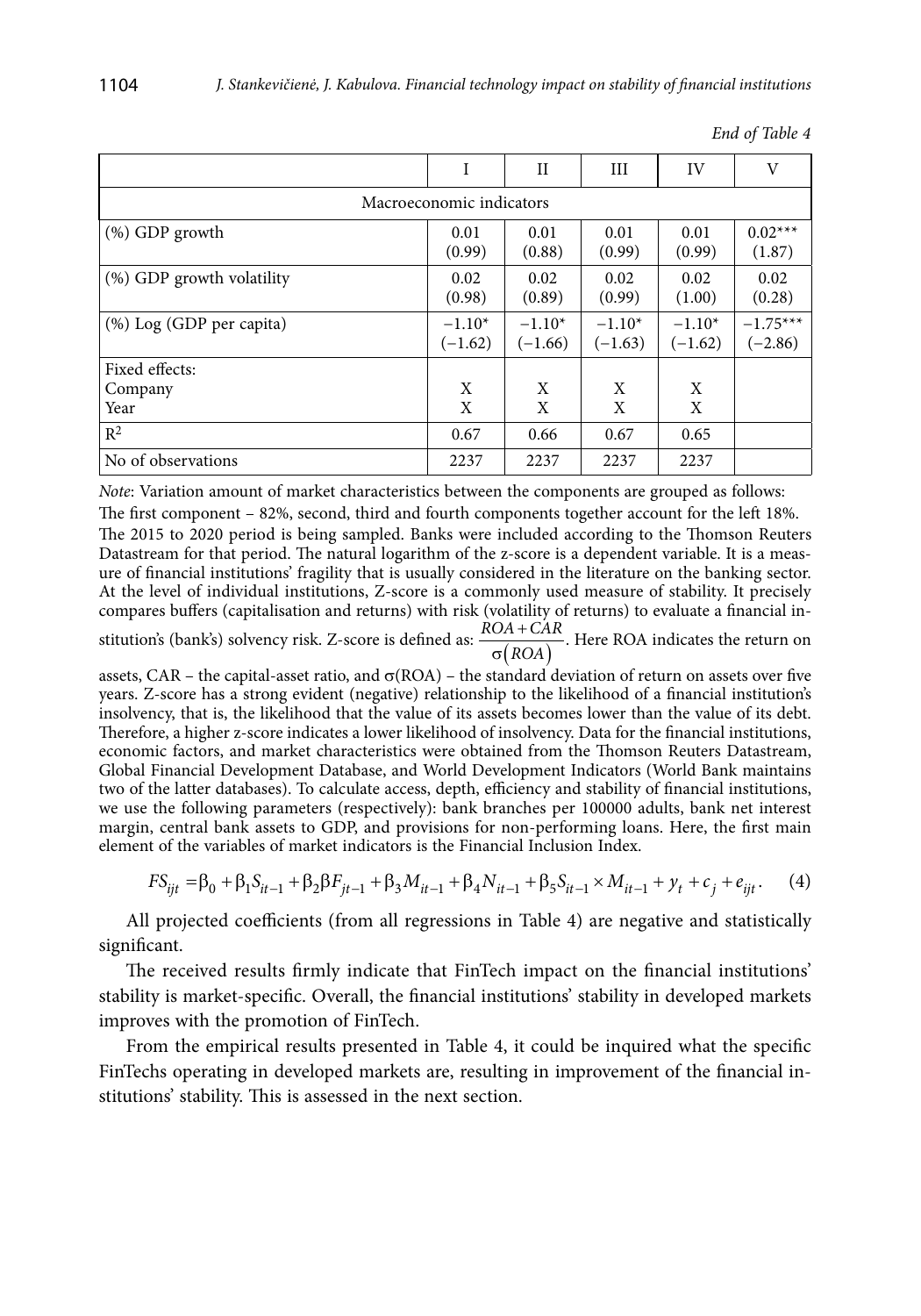## **3.4. FinTech impact on the elements of z-score**

For the understanding of the effect that the FinTech sandbox has on financial institutions' (banks') ability to bear risk, we break down the z-score into separate elements, which are: profitability – represented by return on assets (ROA), capital adequacy – cumulative abnormal return (CAR), and asset portfolio risk – standard deviation of ROA ( $\sigma$ (ROA)). This is done by tracing the research of Chen et al. (2017). Regressions presented in the first (1) and third (3) formulas are executed by substituting the log (z-score) dependent variable with return on assets, capital-asset ratio, and the standard deviation of return on assets respectively. In Table 5, the obtained results of the regressions are presented.

|                                         |                      |                         | Variable (dependent)    |                         |                         |                         |
|-----------------------------------------|----------------------|-------------------------|-------------------------|-------------------------|-------------------------|-------------------------|
|                                         | T                    | $_{\rm II}$             | III                     | IV                      | V                       | VI                      |
| Tier 1 Financial institution indicators |                      |                         |                         | <b>ROA</b>              |                         |                         |
| FinTech Sandbox                         | $-0.14$<br>$(-0.75)$ | $4.11***$<br>(1.44)     | $0.38*$<br>(1.87)       | $1.21***$<br>(2.17)     | 0.11<br>(0.57)          | 0.12<br>(0.68)          |
| Sandbox x Market indicators             |                      |                         |                         |                         |                         |                         |
| Sandbox x (%) Access to FI              |                      | $-0.28***$<br>$(-2.58)$ |                         |                         |                         |                         |
| Sandbox x Depth of FI                   |                      |                         | $-0.26***$<br>$(-1.53)$ |                         |                         |                         |
| Sandbox x (%) Efficiency of FI          |                      |                         |                         | $-0.56***$<br>$(-1.70)$ |                         |                         |
| Sandbox x (%) Stability of FI           |                      |                         |                         |                         | $-0.02***$<br>$(-2.52)$ |                         |
| Sandbox x Financial Inclusion Index     |                      |                         |                         |                         |                         | $-0.02***$<br>$(-2.75)$ |
| Tier 2 Market indicators                |                      |                         |                         | CAR                     |                         |                         |
| FinTech Sandbox                         | $-0.13$<br>$(-0.41)$ | $3.32*$<br>(1.79)       | $1.43**$<br>(1.23)      | 1.54<br>(1.44)          | $2.12***$<br>(1.84)     | $0.54*$<br>(1.69)       |
| Sandbox x (%) Access to FI              |                      | $-0.47$<br>$(-1.68)$    |                         |                         |                         |                         |
| Sandbox x Depth of FI                   |                      |                         | $-0.69***$<br>$(-1.86)$ |                         |                         |                         |
| Sandbox x (%) Efficiency of FI          |                      |                         |                         | $-0.78$<br>$(-1.48)$    |                         |                         |
| Sandbox x (%) Stability of FI           |                      |                         |                         |                         | $0.11***$<br>$(-1.93)$  |                         |
| Sandbox x Financial Inclusion Index     |                      |                         |                         |                         |                         | $-0.05***$<br>$(-1.98)$ |

Table 5. Z-score indicators by developing FinTech sandboxes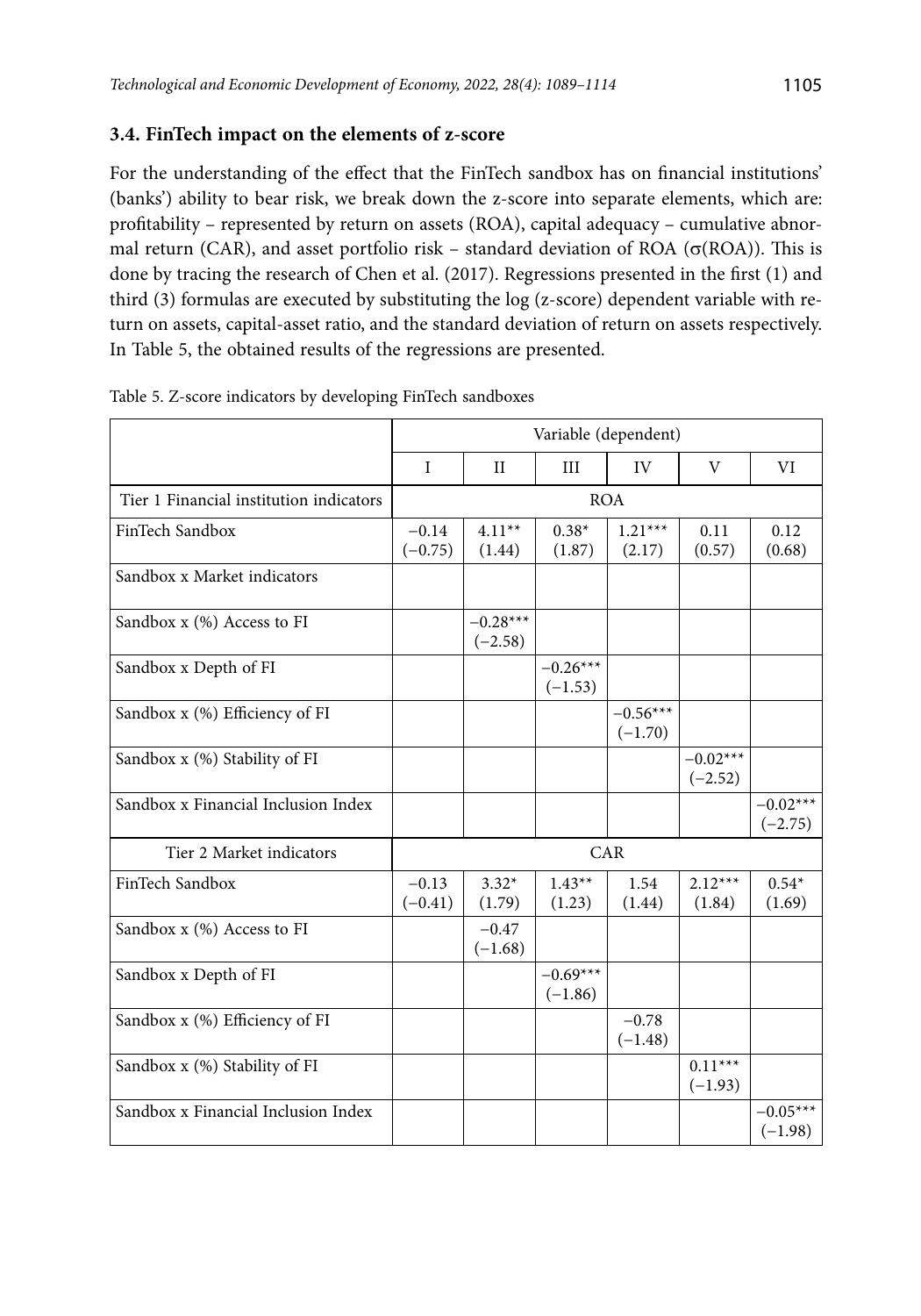|                                     |                | Н                    | Ш                    | IV                   | V                    | VI             |
|-------------------------------------|----------------|----------------------|----------------------|----------------------|----------------------|----------------|
| Tier 3 Macroeconomic indicators     |                |                      |                      | $\sigma(ROA)$        |                      |                |
| FinTech Sandbox                     | 0.06<br>(0.53) | $-0.98$<br>$(-0.88)$ | $-0.32$<br>$(-1.31)$ | $-0.47$<br>$(-1.12)$ | $-0.56$<br>$(-1.23)$ | 0.03           |
| Sandbox $x$ (%) Access to FI        |                | 0.09<br>(0.87)       |                      |                      |                      |                |
| Sandbox x Depth of FI               |                |                      | 0.24<br>(0.88)       |                      |                      |                |
| Sandbox $x$ (%) Efficiency of FI    |                |                      |                      | 0.25<br>(0.92)       |                      |                |
| Sandbox x (%) Stability of FI       |                |                      |                      |                      | 0.02<br>(0.95)       |                |
| Sandbox x Financial Inclusion Index |                |                      |                      |                      |                      | 0.02<br>(0.99) |

*End of Table 5*

Column I of Tier 1 to 3 shows that the development of FinTech sandboxes does not have any impact on the elements of the z-score (in the case of the market indicators being ignored). But, after a closer assessment of Tier 1, we can conclude that in developed financial markets, the profitability of financial institutions (banks) is increased by the development of FinTech.

Projected factors for the interaction period between market indicators and the FinTech sandbox of Tier 1, presented in columns II-VI, are negative and statistically significant. This means that if there are less than 14.68 (i.e., 4.11/0.28) financial institutions operating per 100,000 adults in the financial market, financial institutions' profitability is increased with the development of FinTech.

In Tier 2 columns II and VI, we see data suggesting that in emerging financial markets, the adequacy of the capital increases with the development of a FinTech sandbox (even though the obtained results are not definitive).

Three out of the five chosen regressions have statistically significant indicators for the specified interaction period.

When the dependent variable in Tier 3 was replaced with the standard deviation of return on assets, all the evaluated factors for the interaction period were statistically insignificant. Therefore, no significant evidence was found that the development of FinTech has an impact on the stability of financial institutions via the channels of asset portfolio risk or capital adequacy.

The question arises about improving (undermined) financial institutions stability through profitability because of developing FinTech in emerging financial markets. We want to point out the following possible explanation. One such example is the rise of crowdfunding platforms, which has provided another way to attract capital, which in turn raised several startups on the market. In such markets, financial institutions potentially have more customers needing a loan. The above explanations are not complete. This research grants a base for future research for examining FinTech impact on stability of financial institutions regarding profitability in evolving financial sectors.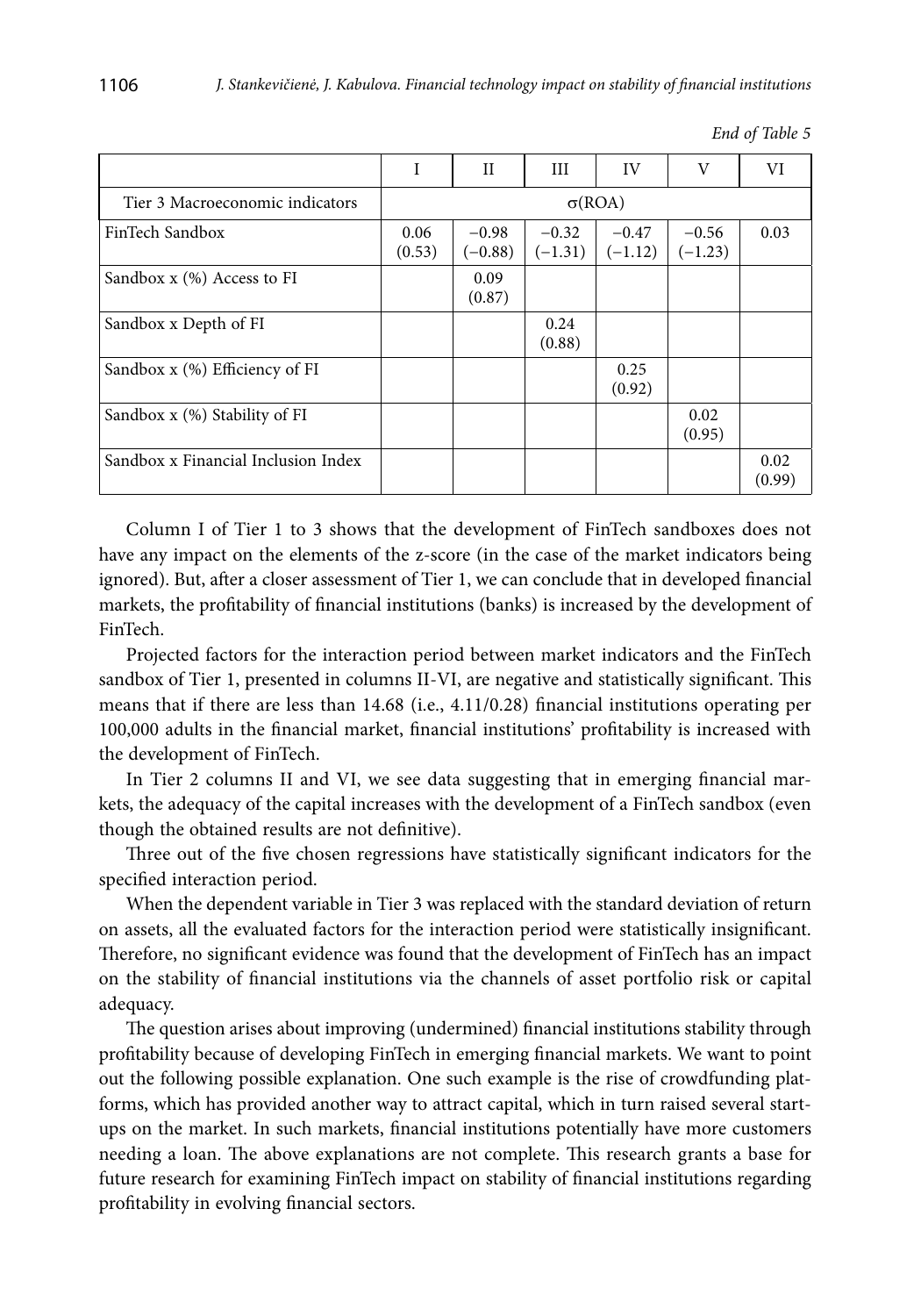## **3.5. Minimising impact of the FinTech sandbox on international financial institutions**

We have to point out that for the international financial institutions included in the representative sample, the development of FinTech sandbox in the country they are operating will have an impact specifically on institutions' internal operations. For addressing this issue, we run a robustness check, which is done by reducing the impact of the FinTech sandbox for financial institutions with international operations. It is done by multiplying the FinTech Sandbox variable by subtracting foreign sales from I and dividing it by the number of total sales. The regression presented in the third formula (3) is then iterated using a modified Fin-Tech sandbox variable. The obtained findings are shown in Table 6. Tables 4 and 6 presented noticeable similarities in regression results, indicating that our obtained base findings are not affected by financial institutions' foreign operations.

|                                                 | Variable (dependent)                    |                |            |            |                         |  |  |
|-------------------------------------------------|-----------------------------------------|----------------|------------|------------|-------------------------|--|--|
|                                                 |                                         | $Log(z-score)$ |            |            |                         |  |  |
|                                                 | $\mathbf I$                             | $\rm II$       | III        | IV         | V                       |  |  |
| Modified FinTech Sandbox                        | $6.12***$                               | $1.14**$       | $1.68**$   | $1.40**$   | 0.129                   |  |  |
|                                                 | (4.01)                                  | (1.98)         | (3.06)     | (3.14)     | (0.65)                  |  |  |
|                                                 | Sandbox x Market indicators relation    |                |            |            |                         |  |  |
| Modified Sandbox x (%) Access to FI             | $-0.55***$<br>$(-2.98)$                 |                |            |            |                         |  |  |
| Modified Sandbox x Depth of FI                  |                                         | $-0.39***$     |            |            |                         |  |  |
|                                                 |                                         | $(-2.69)$      |            |            |                         |  |  |
| Modified Sandbox x (%) Efficiency of FI         |                                         |                | $-0.68**$  |            |                         |  |  |
|                                                 |                                         |                | $(-3.01)$  |            |                         |  |  |
| Modified Sandbox x (%) Stability of FI          |                                         |                |            | $-0.04***$ |                         |  |  |
|                                                 |                                         |                |            | $(-3.55)$  |                         |  |  |
| Modified Sandbox x Financial Inclusion<br>Index |                                         |                |            |            | $-0.04***$<br>$(-3.74)$ |  |  |
|                                                 |                                         |                |            |            |                         |  |  |
|                                                 | Tier 1 Financial institution indicators |                |            |            |                         |  |  |
| Bank's Non-Interest Income to Total             | 0.68                                    | 0.80           | 0.78       | 0.80       | 0.91                    |  |  |
| Income                                          | (1.08)                                  | (1.31)         | (1.14)     | (1.35)     | (1.52)                  |  |  |
| Book-to-Market Ratio                            | $-0.01$                                 | $-0.01$        | $-0.01$    | $-0.01$    | $-0.02$                 |  |  |
|                                                 | $(-0.66)$                               | $(-0.68)$      | $(-0.69)$  | $(-0.68)$  | $(-0.89)$               |  |  |
| Capital Growth                                  | $-0.02***$                              | $-0.02***$     | $-0.02***$ | $-0.02***$ | $-0.01***$              |  |  |
|                                                 | $(-2.87)$                               | $(-2.94)$      | $(-2.91)$  | $(-2.95)$  | $(-2.00)$               |  |  |
| Leverage                                        | $-0.52**$                               | $-0.51**$      | $-0.52**$  | $-0.52**$  | $-0.39*$                |  |  |
|                                                 | $(-2.04)$                               | $(-1.99)$      | $(-2.04)$  | $(-2.03)$  | $(-1.62)$               |  |  |
| Log (assets)                                    | $-0.20$                                 | $-0.19$        | $-0.20$    | $-0.19$    | $-0.29***$              |  |  |
|                                                 | $(-1.58)$                               | $(-1.59)$      | $(-1.58)$  | $(-1.59)$  | $(-2.46)$               |  |  |
| Short-term debt to total assets ratio           | 0.09                                    | 0.09           | 0.09       | 0.09       | 0.08                    |  |  |
|                                                 | (0.18)                                  | (0.17)         | (0.18)     | (0.18)     | (0.03)                  |  |  |

Table 6. Developing FinTech sandboxes (regression of Z-score indicators after reducing for foreign operations)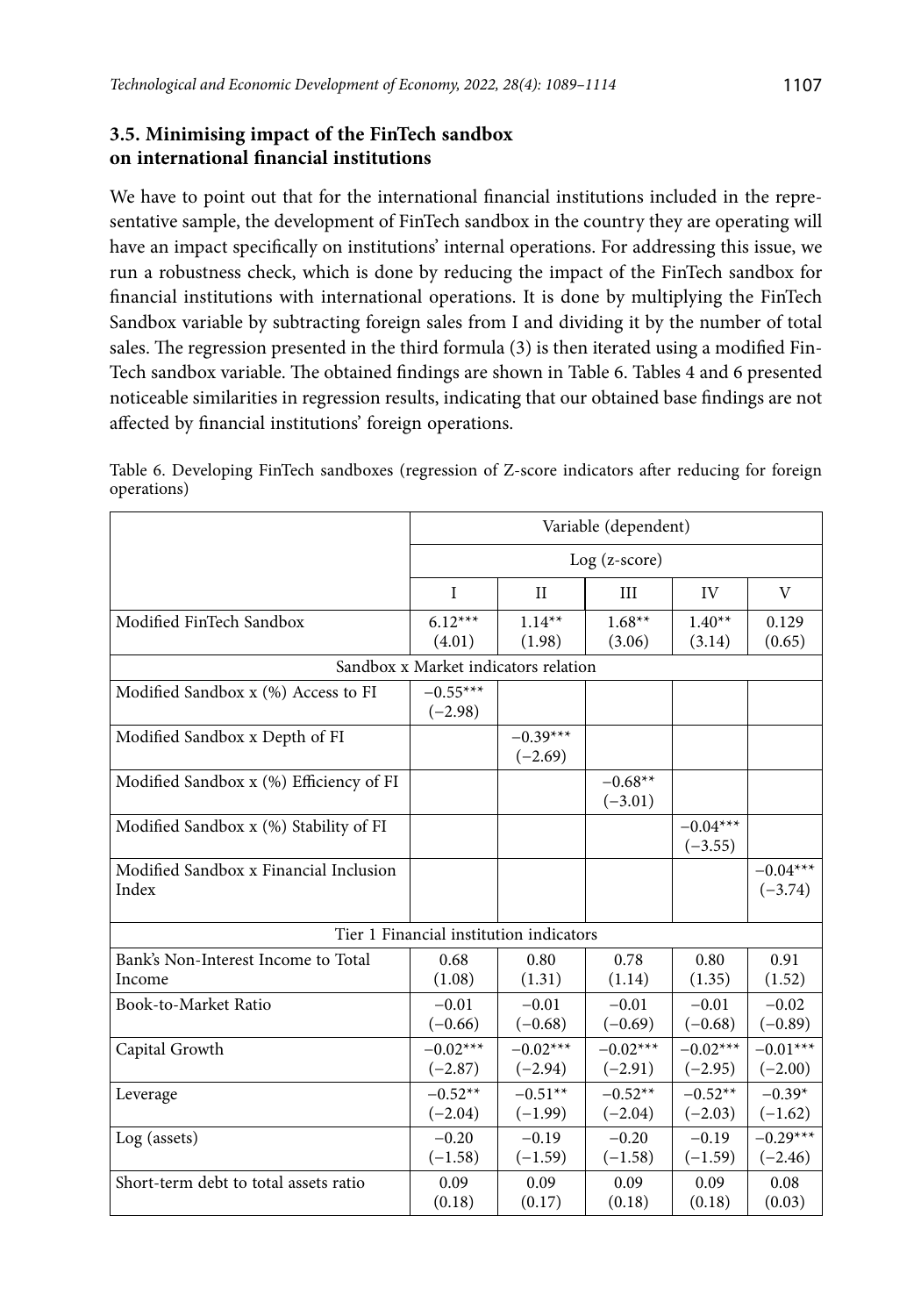|                                         | I                       | $_{\rm II}$                     | III                     | IV                      | V                       |  |  |  |
|-----------------------------------------|-------------------------|---------------------------------|-------------------------|-------------------------|-------------------------|--|--|--|
| Tier 2 Market indicators                |                         |                                 |                         |                         |                         |  |  |  |
| (%) Depth of financial institution      | $0.04***$<br>(7.97)     | $0.04***$<br>(7.97)             | $0.04***$<br>(7.97)     | $0.04***$<br>(7.97)     |                         |  |  |  |
| Access to financial institution         | $-0.01***$<br>$(-3.01)$ | $-0.01***$<br>$(-3.00)$         | $-0.01***$<br>$(-3.00)$ | $-0.01***$<br>$(-3.00)$ |                         |  |  |  |
| (%) Efficiency of financial institution | $-0.03$<br>$(-1.32)$    | $-0.03$<br>$(-1.32)$            | $-0.03$<br>$(-1.32)$    | $-0.03$<br>$(-1.32)$    |                         |  |  |  |
| Financial Inclusion Index               |                         |                                 |                         |                         | $-0.02**$<br>$(-1.97)$  |  |  |  |
| (%) Stability of financial institution  | 0.01<br>(0.09)          | 0.01<br>(0.09)                  | 0.01<br>(0.09)          | 0.02<br>(0.17)          |                         |  |  |  |
|                                         |                         | Tier 3 Macroeconomic indicators |                         |                         |                         |  |  |  |
| $(\%)$ GDP growth                       | 0.01<br>(1.00)          | 0.01<br>(0.96)                  | 0.01<br>(1.00)          | 0.01<br>(1.00)          | $0.02***$<br>(2.69)     |  |  |  |
| (%) GDP growth volatility               | 0.02<br>(0.97)          | 0.02<br>(0.97)                  | 0.02<br>(1.04)          | 0.02<br>(1.00)          | $-0.01$<br>$(-0.17)$    |  |  |  |
| (%) Log (GDP per capita)                | $-1.04*$<br>$(-0.93)$   | $-1.07*$<br>$(-1.85)$           | $-1.06*$<br>$(-1.84)$   | $-1.07*$<br>$(-1.86)$   | $-1.75***$<br>$(-3.02)$ |  |  |  |
| Fixed effects:                          |                         |                                 |                         |                         |                         |  |  |  |
| Company<br>Year                         | X<br>X                  | X<br>X                          | X<br>X                  | X<br>X                  |                         |  |  |  |
| $R^2$                                   | 0.67                    | 0.66                            | 0.67                    | 0.65                    |                         |  |  |  |
| No of observations                      | 2237                    | 2237                            | 2237                    | 2237                    |                         |  |  |  |

|  |  | End of Table 6 |  |
|--|--|----------------|--|
|--|--|----------------|--|

*Note*: Variation amount of market characteristics between the components are grouped as follows: The first component – 82%, second, third and fourth components together account for the left 18%. The 2015 to 2020 period is being sampled. Banks were included according to the Thomson Reuters Datastream for that period. The natural logarithm of the z-score is a dependent variable. It is a measure of financial institutions' fragility that is usually considered in the literature on the banking sector. At the level of individual institutions, Z-score is a commonly used measure of stability. It precisely compares buffers (capitalisation and returns) with risk (volatility of returns) to evaluate a financial institution's (bank's) solvency risk. Z-score is defined as:  $\frac{ROA + CAR}{\sigma (ROA)}$ . Here ROA indicates the return on  $\sigma(ROA)$ 

assets, CAR – the capital-asset ratio, and  $\sigma(ROA)$  – the standard deviation of return on assets over five years. Z-score has a strong evident (negative) relationship to the likelihood of a financial institution's insolvency, that is, the likelihood that the value of its assets becomes lower than the value of its debt. Therefore, a higher z-score indicates a lower likelihood of insolvency. Data for the financial institutions, economic factors, and market characteristics were obtained from the Thomson Reuters Datastream, Global Financial Development Database, and World Development Indicators (World Bank maintains two of the latter databases). To calculate access, depth, efficiency and stability of financial institutions, we use the following parameters (respectively): bank branches per 100000 adults, bank net interest margin, central bank assets to GDP, and provisions for non-performing loans. Here, the first main element of the variables of market indicators is the Financial Inclusion Index.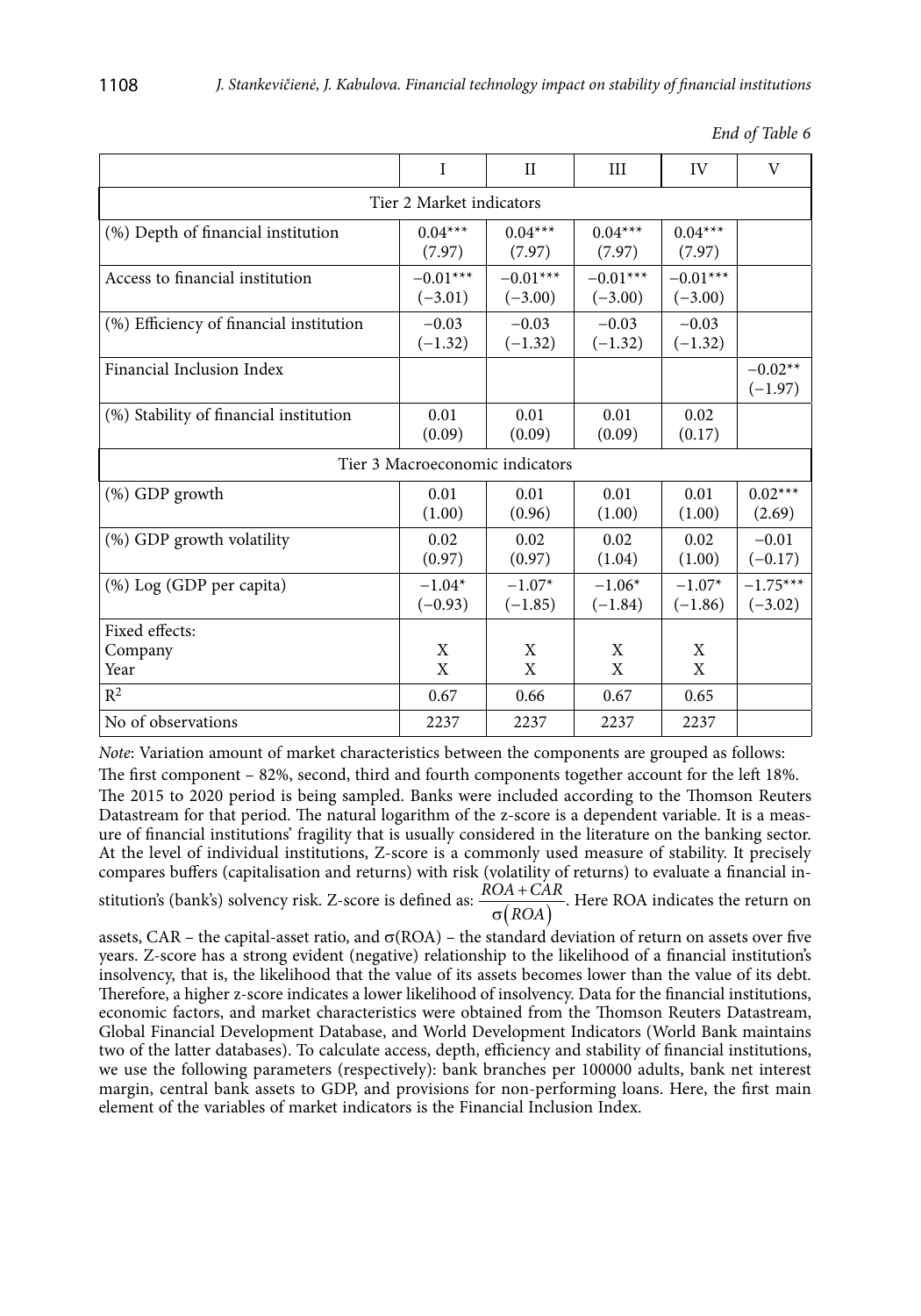#### **3.6. Possible alternative options for measuring the impact of financial stability**

Because estimation of the z-score generally uses return on assets and capital-asset ratio, supported by generally accepted accounting principles of financial statements, the obtained base empirical results are much more appropriate for investors than authorities.

We need the means to analyse if developing FinTech improves the financial institutions' stability from the authorities' perspective. Following this goal, the dependent variable in regression presented in the third formula (3) is replaced with a risk-based capital ratio. It can be described as the total capital and total risk-weighted assets ratio estimated according to financial institutions' regulations. Financial institutions' vulnerability is assessed by authorities through their risk-based capital ratio. If the financial institution has a lower risk-based capital ratio, it draws more significant concern and requires thorough supervision from authorities.

In the first column of Table 7, the results for regression are indicated in the third formula (3), whereas the dependent variable, the risk-based capital ratio, is presented.

|                          | Regression                               |                                         |                                  |                                                        |  |  |
|--------------------------|------------------------------------------|-----------------------------------------|----------------------------------|--------------------------------------------------------|--|--|
|                          | Company-level                            | Country-level                           |                                  |                                                        |  |  |
|                          |                                          |                                         | Variable (dependent)             |                                                        |  |  |
|                          |                                          |                                         | Financial stability indicators   |                                                        |  |  |
|                          | (%) Risk-Based<br>Capital (RBC)<br>Ratio | (%) Capital<br>to Risk Assets<br>Ratio  | $(\%)$ Return on<br>Equity (ROE) | $(\%)$ Non-performing<br>Loans to Total Gross<br>Loans |  |  |
|                          | I                                        | $_{\rm II}$                             | III                              | IV                                                     |  |  |
| FinTech Sandbox          | $1.77***$                                | 0.17                                    | 0.60                             | $-3.21**$                                              |  |  |
|                          | (4.12)                                   | (0.30)                                  | (0.30)                           | $(-3.01)$                                              |  |  |
| Sandbox x Financial      | $-0.07***$                               | $-0.06***$                              | $-0.23**$                        | $0.08**$                                               |  |  |
| <b>Inclusion Index</b>   | $(-4.02)$                                | $(-2.80)$                               | $(-1.98)$                        | (2.15)                                                 |  |  |
|                          |                                          | Tier 1 Financial institution indicators |                                  |                                                        |  |  |
| Bank's Non-Interest      | $6.01**$                                 | 1.76                                    | 2.55                             | $-14.04$                                               |  |  |
| Income to Total Income   | (2.12)                                   | (0.37)                                  | (0.22)                           | $(-1.75)$                                              |  |  |
| Book-to-Market Ratio     | $-0.02$                                  | $-0.05$                                 | 0.42                             | $-0.08$                                                |  |  |
|                          | $(-1.09)$                                | $(-0.15)$                               | (1.02)                           | $(-0.49)$                                              |  |  |
| Core Deposit to Total    | $-12.52***$                              | $-2.16$                                 | $-15.93**$                       | 3.89                                                   |  |  |
| <b>Assets Ratio</b>      | $(-6.21)$                                | $(-0.58)$                               | $(-3.01)$                        | (0.81)                                                 |  |  |
| Income Diversity Ratio   | $-1.72$                                  | 0.24                                    | 8.12                             | 1.22                                                   |  |  |
|                          | $(-0.97)$                                | (0.22)                                  | (0.96)                           | (0.31)                                                 |  |  |
| Leverage                 | $-5.24***$                               | $-2.79$                                 | $-20.24**$                       | 3.87                                                   |  |  |
|                          | $(-5.35)$                                | $(-0.98)$                               | $(-3.03)$                        | (1.17)                                                 |  |  |
| Log (assets)             | $-1.95***$                               | 0.38                                    | 0.51                             | $-0.58**$                                              |  |  |
|                          | $(-3.74)$                                | (0.61)                                  | (1.25)                           | $(-3.01)$                                              |  |  |
| Short-term debt to total | $-4.13**$                                | $-4.99$                                 | $-9.99$                          | 7.04                                                   |  |  |
| assets ratio             | $(-2.01)$                                | $(-1.04)$                               | $(-0.63)$                        | (0.77)                                                 |  |  |

Table 7. Possible alternative options for measuring the impact of financial stability on the development of FinTech sandboxes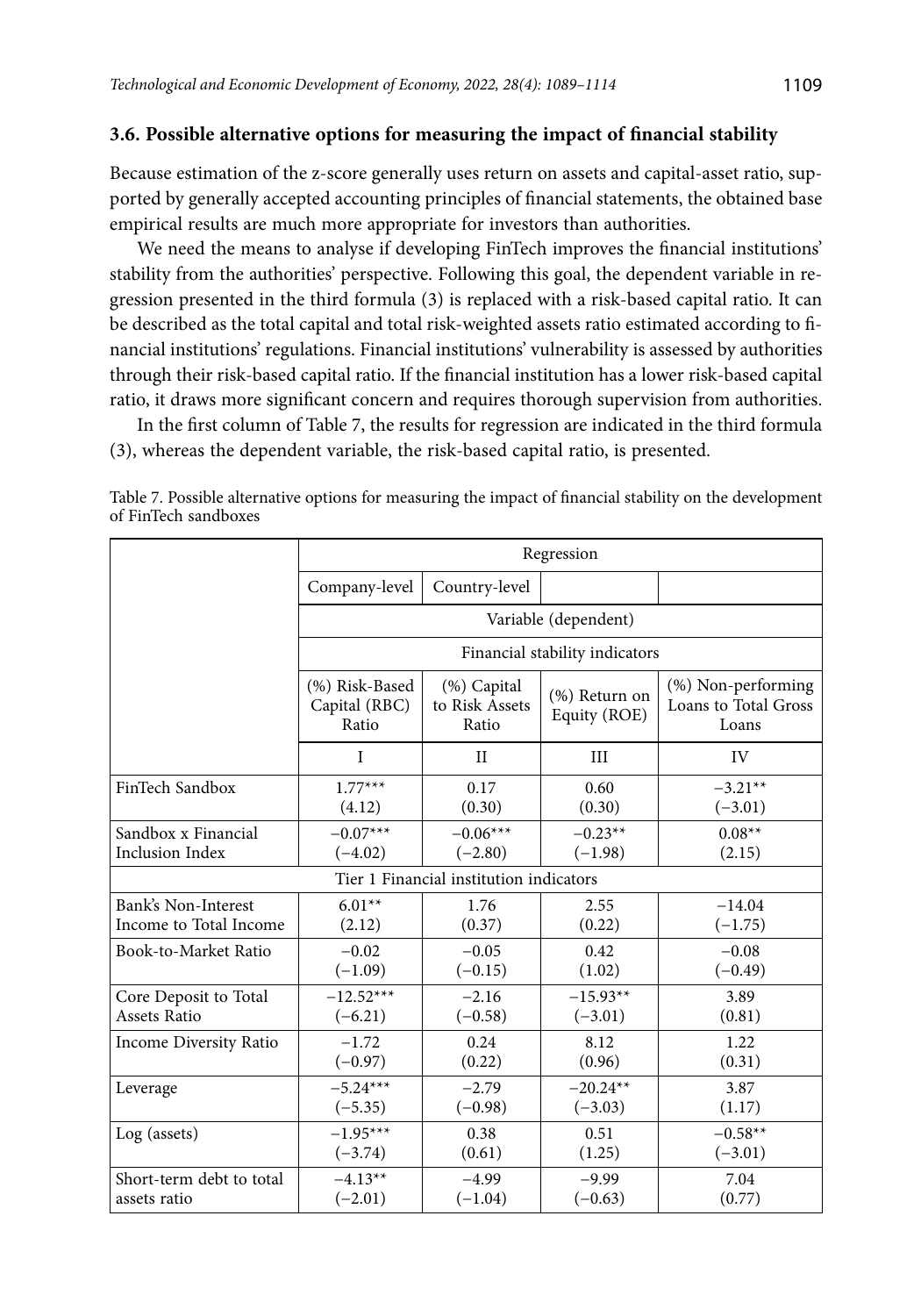|                          | I          | $_{\rm II}$                     | Ш         | IV         |  |  |  |  |
|--------------------------|------------|---------------------------------|-----------|------------|--|--|--|--|
| Tier 2 Market indicators |            |                                 |           |            |  |  |  |  |
| FII                      | $-0.01***$ | 0.01                            | 0.06      | $-0.01$    |  |  |  |  |
|                          | (2.53)     | (1.00)                          | (1.52)    | $(-0.72)$  |  |  |  |  |
|                          |            | Tier 3 Macroeconomic indicators |           |            |  |  |  |  |
| (%) GDP growth           | $-0.04$    | 0.09                            | $1.30*$   | $-0.71***$ |  |  |  |  |
|                          | $(-0.82)$  | (1.33)                          | (2.61)    | $(-4.01)$  |  |  |  |  |
| $(\%)$ GDP growth        | $0.22**$   | 0.23                            | $-0.42$   | $0.82**$   |  |  |  |  |
| volatility               | (3.03)     | (1.18)                          | $(-0.69)$ | (3.04)     |  |  |  |  |
| (%) Log (GDP per         | $-4.03*$   | $-6.07$                         | 0.81      | $-2.07***$ |  |  |  |  |
| capita)                  | $(-2.05)$  | $(-0.97)$                       | (0.64)    | $(-4.12)$  |  |  |  |  |
| Fixed effects:           |            |                                 |           |            |  |  |  |  |
| Company                  | X          |                                 |           |            |  |  |  |  |
| Year                     |            | X                               | X         | X          |  |  |  |  |
| $R^2$                    | 0.74       | 0.53                            | 0.48      | 0.69       |  |  |  |  |
| No of observations       | 2237       | 432                             | 432       | 432        |  |  |  |  |

*End of Table 7*

*Note*: The 2015 to 2020 period is being sampled. Banks were included according to the Thomson Reuters Datastream for that period. The natural logarithm of the z-score is a dependent variable. It is a measure of financial institutions' fragility that is usually considered in the literature on the banking sector. At the level of individual institutions, Z-score is a commonly used measure of stability. It precisely compares buffers (capitalisation and returns) with risk (volatility of returns) to evaluate a

financial institution's (bank's) solvency risk. Z-score is defined as:  $\frac{ROA + CAR}{\sigma(ROA)}$ . Here ROA indicates  $\sigma(ROA)$ 

the return on assets, CAR – the capital-asset ratio, and  $\sigma(ROA)$  – the standard deviation of return on assets over five years. Z-score has a strong evident (negative) relationship to the likelihood of a financial institution's insolvency, that is, the likelihood that the value of its assets becomes lower than the value of its debt. Therefore, a higher z-score indicates a lower likelihood of insolvency. Data for the financial institutions, economic factors, and market characteristics were obtained from the Thomson Reuters Datastream, Global Financial Development Database, and World Development Indicators (World Bank maintains two of the latter databases). To calculate access, depth, efficiency and stability of financial institutions, we use the following parameters (respectively): bank branches per 100000 adults, bank net interest margin, central bank assets to GDP, and provisions for non-performing loans. Here, the first main element of the variables of market indicators is the Financial Inclusion Index.

Results shown in the first column of the Table 7 confirm that the stability of financial institutions is improved by establishing a FinTech sandbox in the developed financial sector.

## **4. Discussion**

This research of financial technology impact on stability of financial institutions is based on the analysis of the data from 37 countries.

In some countries the case is that, regulators do believe that such interactions as introduction of the regulatory sandboxes, innovation hubs or other forms of accelerators can be a significant source of information about the development of new or existing FinTech innovations, that is crucially important for the recognition and valuation of risk and incentives on financial stability. In a broad sense, sandboxes can be defined as frameworks set up by regulators allowing FinTech companies for testing new technologies in a controlled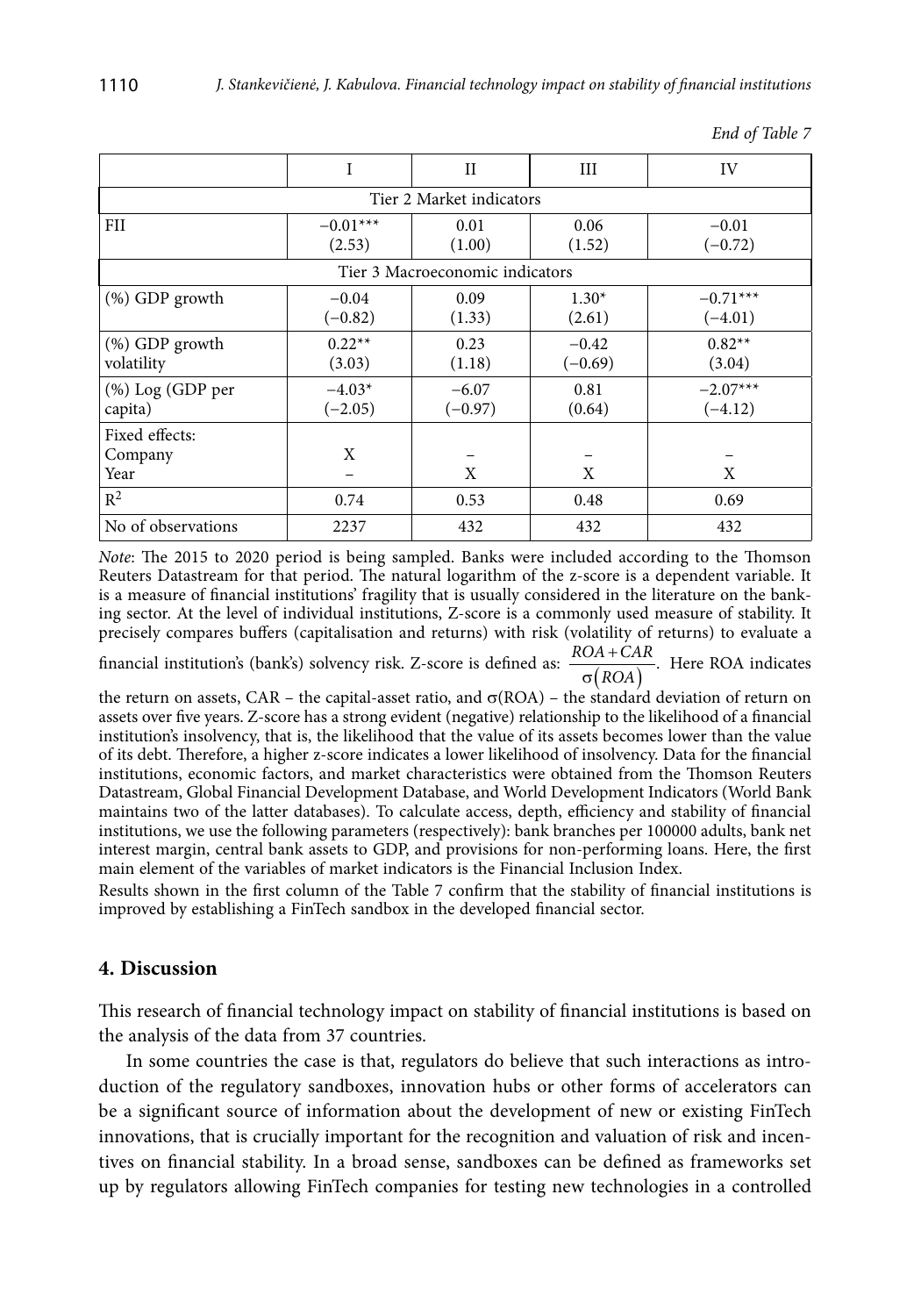environment. All types of accelerators are in general means dedicated to foster cooperation and provide benefits. In a long run it is also meant to evaluate the positive or negative impact and experience.

In this paper, the focus is put on regulatory sandboxes that are introduced in countries as an external FinTech shock to examine the impact of financial technology on financial institution stability.

Based on the results of the analysis, it can be pointed out that:

- if market characteristics are not considered, then there is no effect on the financial institution vulnerability linked to the shock of FinTech innovation;
- in the developed countries introduction of FinTech innovation can have an effect on the stability of the financial market;
- financial institutions stability can be impacted by the development of the FinTech through the profitability.

Many studies concerning financial institutions' valuation of financial stability use a zscore, but its estimation usually depends on reasonable hypotheses. Some previous analyses of z-score as the denominator use a three-year standard deviation of return on assets (Moreno et al., 2021; Ruiz & Weber, 2021; Schäfer & Utz, 2021), while others – a five-year deviation (Ceylan, 2021; Toader et al., 2018; Zhao et al., 2022). Therefore, to measure financial stability, other measures are presented in this paper.

The analysis and method that was developed complements other researchers that tackle the complex multidimensional essence of FinTech. Approach used in this paper can contribute to the economic literature by giving main points of how FinTech and developed financial institutions and the financial sector are in terms of their depth, access, and efficiency. It also offers a valuable analytical means of developing FinTech impact on financial stability for researchers and policymakers.

## **Conclusions**

There is scarce research on whether the development of FinTech innovation impacts the stability of financial institutions. Since the FinTech sandbox was first introduced in the UK, many countries have followed, and sandboxes have spawned worldwide. This study capitalises on the implementation of the sandboxes as the external shock to the development of FinTech innovations to determine the impact of FinTech on the stability of financial institutions. What is more, this impact is market-specific.

When market-level indicators are overlooked, the development of FinTech innovations does not have an overall impact on the stability of the financial institution. This can be explained by the positive and negative effects of FinTech innovations balancing each other out. Nevertheless, research presented in this article shows that financial institutions operating in emerging markets implementing the sandbox increase their financial stability through profitability.

Since results show that the FinTech impact is market-specific, the regulations and indicators should be diversified and tailored for specific FinTech frameworks. This is the critical point in policymaking. The obtained results show that the impact of development of FinTech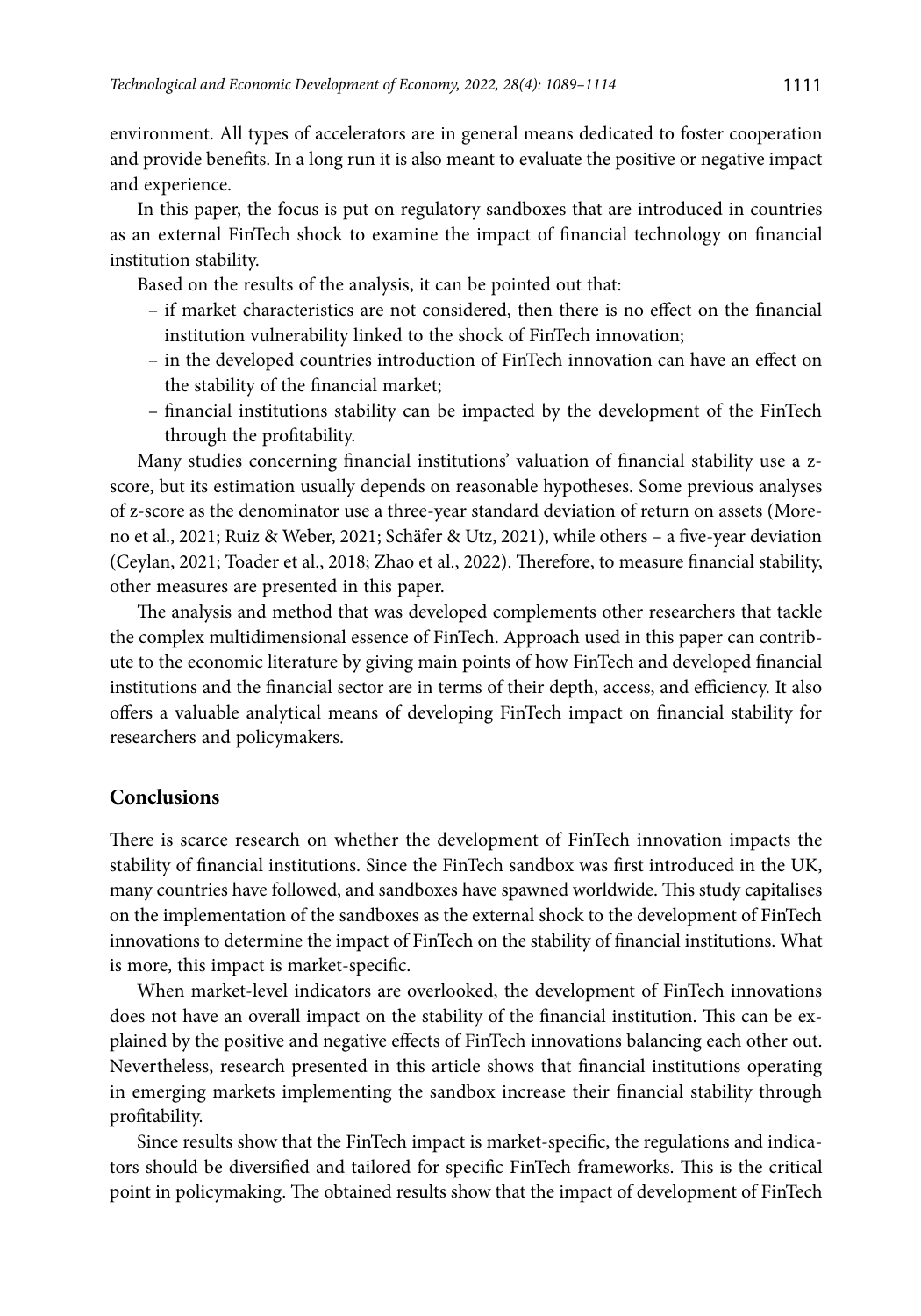innovations in developed financial markets diminishes stability. This means that FinTech regulations should be directed to emend the financial instability originating from the development of FinTech innovations.

For further research, the authors suggest focusing on a deeper analysis of the FinTech impact on financial stability through the link between the FinTech innovation and the profitability of the financial institutions. The conducted study presents important results that can be used for setting out policies in response to rapidly developing FinTech.

## **Author contributions**

JS and JK conceived the study and were responsible for conceptualization, data curation, formal analysis, investigation, methodology, validation, visualization, writing original draft, review & editing.

The design and development of the data collection and analysis. TS and SS were responsible for data interpretation. MG wrote the first draft of the article.

#### **Disclosure statement**

Authors do not have any competing financial, professional, or personal interests from other parties.

## **References**

- Aebi, V., Sabato, G., & Schmid, M. (2012). Risk management, corporate governance, and bank performance in the financial crisis. *Journal of Banking* & *Finance*, *36*(12), 3213–3226. https://doi.org/10.1016/j.jbankfin.2011.10.020
- Albulescu, C. T., Goyeau, D., & Pépin, D. (2013). Financial instability and ECB monetary policy. *Economics Bulletin*, *33*(1), 388–400.
- Arner, D. W., Barberis, J. N., & Buckley, R. P. (2015). *The evolution of Fintech: A new post-crisis paradigm?* SSRN. https://doi.org/10.2139/ssrn.2676553
- Atkeson, A. G., D'Avernas, A., Eisfeldt, A. L., & Weill, P.-O. (2019). Government guarantees and the valuation of American Banks. *NBER Macroeconomics Annual*, *33*, 81–145. https://doi.org/10.1086/700893
- Bank for International Settlements. (2020). *Innovation and FinTech*. BIS.
- Beck, T., De Jonghe, O., & Schepens, G. (2013). Bank competition and stability: Cross-country heterogeneity. *Journal of Financial Intermediation*, *22*(2), 218–244. https://doi.org/10.1016/j.jfi.2012.07.001
- Begenau, J. (2019). Comment. *NBER Macroeconomics Annual*, *33*, 146–156. https://doi.org/10.1086/700900
- Ceylan, I. E. (2021). The impact of firm-specific and macroeconomic factors on financial distress risk: A case study from Turkey. *Universal Journal of Accounting and Finance*, *9*(3), 506–517. https://doi.org/10.13189/ujaf.2021.090325
- Chiaramonte, L., Hong Liu, F., Poli, F., & Zhou, M. (2016). How accurately can Z-score predict bank failure? *Financial Markets. Institution and Instruments*, *25*(5), 333–360. https://doi.org/10.1111/fmii.12077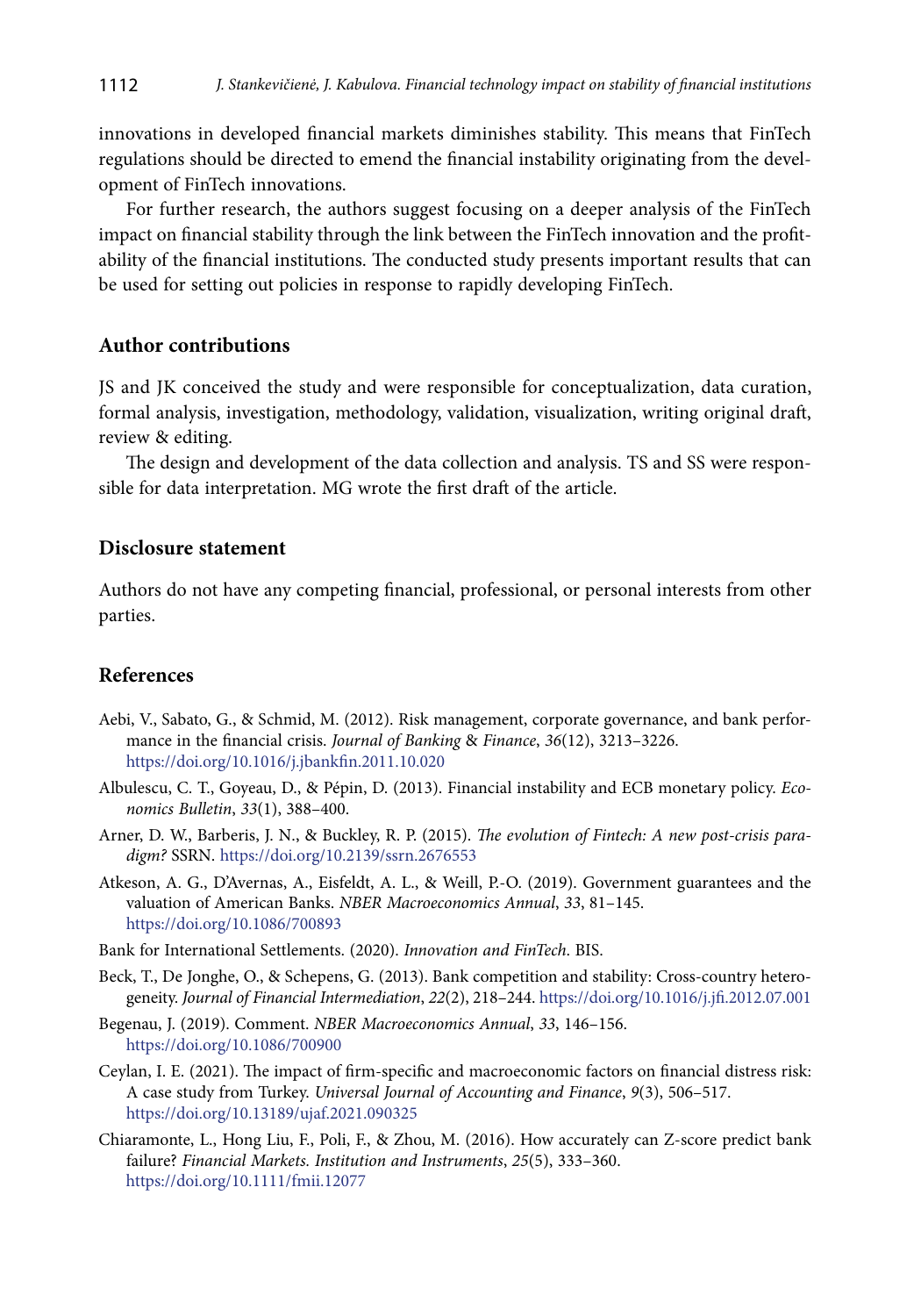- Delle Monache, D., De Polis, A., & Petrella, I. (2021). *Modelling and forecasting macroeconomic downside risk* (Bank of Italy Temi Di Discussione Working Paper No. 1324). SSRN. https://doi.org/10.2139/ssrn.3852363
- Eichler, S., Lähner, T., & Noth, F. (2018). Regional banking instability and FOMC voting. *Journal of Banking* & *Finance*, *87*, 282–292. https://doi.org/10.1016/j.jbankfin.2017.10.011
- Ernst & Young. (2017). *EY FinTech Adoption Index 2017: The rapid emergence of FinTech*.
- Fang, Y., Hasan, I., & Marton, K. (2014). Institutional development and bank stability: Evidence from transition countries. *Journal of Banking* & *Finance*, *39*, 160–176. https://doi.org/10.1016/j.jbankfin.2013.11.003
- Fazio, D. M., Silva, T. C., Tabak, B. M., & Cajueiro, D. O. (2018). Inflation targeting and financial stability: Does the quality of institutions matter? *Economic Modelling*, *71*, 1–15. https://doi.org/10.1016/j.econmod.2017.09.011
- Financial Stability Board. (2017). *Financial stability implications from FinTech: Supervisory and regulatory issues that merit authorities' attention*. http://www.fsb.org/wp-content/uploads/R270617.pdf
- Financial Stability Board. (2019). *FinTech and market structure in financial services: Market developments and potential financial stability implications*. http://www.fsb.org/emailalert%0Ahttp://www. fsb.org/2019/02/fintech-and-market-structure-in-financial-services-market-developments-andpotential-financial-stability-implications/
- Gadanecz, B., & Jayaram, K. (2009). Measures of financial stability a review. In *Proceedings of the IFC Conference on "Measuring financial innovation and its impact"*, 26–27 August 2008, Basel (vol. 31, pp. 365–380). BIS.
- Gersl, A., & Hermanek, J. (2007). Financial stability indicators: Advantages and disadvantages of their use in the assessment of financial system stability. In *CNB financial stability report 2006* (pp. 69–79). Czech National Bank. http://ideas.repec.org/h/cnb/ocpubc/fsr06-2.html
- Giglio, F. (2022). Fintech: A literature review. *International Business Research*, *15*(1), 80–85. https://doi.org/10.5539/ibr.v15n1p80
- Goetz, M. R. (2018). Competition and bank stability. *Journal of Financial Intermediation*, *35*, 57–69. https://doi.org/10.1016/j.jfi.2017.06.001
- Haddad, C., & Hornuf, L. (2019). The emergence of the global fintech market: Economic and technological determinants. *Small Business Economics*, *53*, 81–105. https://doi.org/10.1007/s11187-018-9991-x
- Haddad, C., & Hornuf, L. (2021). *The impact of fintech startups on financial institutions' performance and default risk* (CESifo Working Paper No. 9050). SSRN. https://doi.org/10.2139/ssrn.3837778
- Hodula, M. (2022). Does Fintech credit substitute for traditional credit? Evidence from 78 countries. *Finance Research Lettersi*, *46*, 102469. https://doi.org/10.1016/j.frl.2021.102469
- Hugonnier, J., & Morellec, E. (2017). Bank capital, liquid reserves, and insolvency risk. *Journal of Financial Economics*, *125*(2), 266–285. https://doi.org/10.1016/j.jfineco.2017.05.006
- International Monetary Fund. (2018). *The Bali Fintech agenda: A blueprint for successfully harnessing Fintech's opportunities*. International Monetary Fund.
- International Monetary Fund. (2019). *Financial soundness indicators compilation guide 2019*. Statistics Dept., International Monetary Fund. https://doi.org/10.5089/9781484396209.069
- Ivashenko, N. P., Jengovatova, A. A., Shahova, M. S., Antropov, M. S., Korostyleva, I. I., Popova, V. G., Savchenko, I. V., Bujanov, E. V., Fedorova, F. Sh., Krasnostanova, M. V., Gruzdeva, E. V., Tishhenko, E. B., Tishhenko, S. A., Zaharov, A. A., & Kolesnikov, A. N. (2016). *Jekonomika innovacij*. Jekonomicheskij fakul'tet MGU imeni M.V. Lomonosova, Moskva.
- Köhler, M. (2015). Which banks are more risky? The impact of business models on bank stability. *Journal of Financial Stability*, *16*, 195–212. https://doi.org/10.1016/j.jfs.2014.02.005